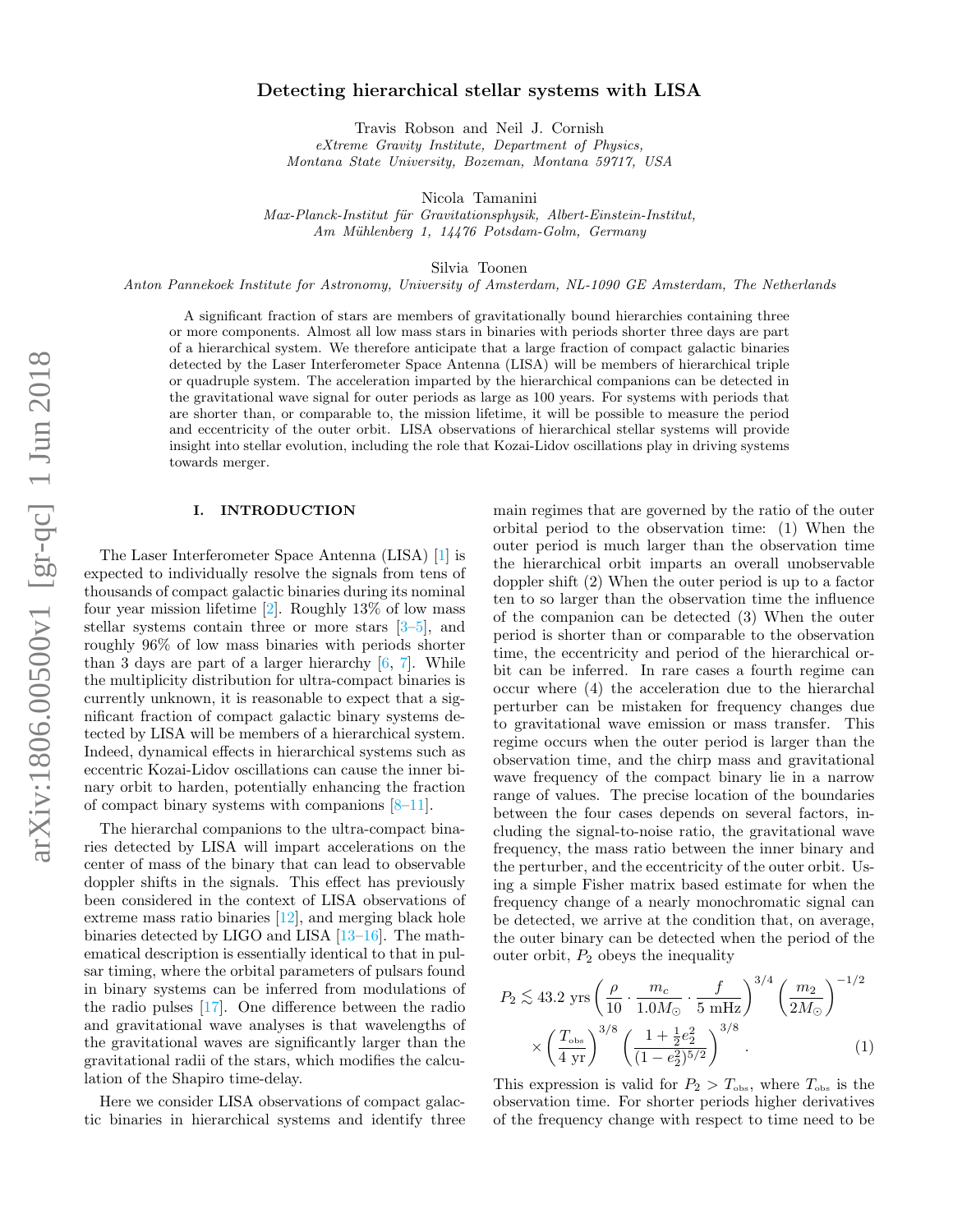accounted for. Other quantities that appear in the expression are the signal-to-noise ratio  $\rho$ , the mass of the perturber  $m_c$ , the gravitational wave frequency f, the total mass of the system  $m_2$  and the eccentricity of the hierarchical orbit  $e_2$ , and we work in geometrical units with  $G = c = 1$ . To derive this expression we computed the root-mean-square (RMS) line-of-sight acceleration of inner binary due to the distant companion, averaging over the orbital period and orientation. Note that some systems will be detectable with longer periods if the orientation and phase of the orbit is more favorable. Also note that LISA is expected to detect hundreds of galactic binaries with signal-to-noise ratios (SNR)  $\rho > 100$ , and for these systems it will be possible to detect systems with  $P_2 > 100$  years.

The outline of the paper is as follows: In §[II](#page-1-0) we review what is known about compact binaries in hierarchical systems. In §[III](#page-2-0) we summarize the models and methods used in our study. The orbital model is described in more detail in §[IV](#page-2-1) and the gravitational wave modeling is outlined in  $\S V$ . The detectability of hierarchical companions is considered in §[VI,](#page-6-0) and the characterization of the orbits is investigated in §[VII.](#page-7-0) The possibility of confusing the acceleration caused by a distant perturbed with orbital evolution due to radiation reaction or mass transfer is discussed in §[VIII.](#page-9-0) We conclude with a summary and discussion of future studies in §[IX.](#page-11-0)

# <span id="page-1-0"></span>II. COMPACT BINARIES IN HIERARCHICAL **SYSTEMS**

The majority of stars are members of multiple systems, including binaries, triples and higher-order hierarchies. The triple fraction is best known for stellar systems with main-sequence components, in particular for lower mass stars of F- and G-type. In the 25pc all-sky survey of [\[3\]](#page-13-2), a multiple fraction of 11% was found, whereas recent updates to the sample advocate fractions up to 20% [\[5\]](#page-13-3). From a larger sample of F- and G-type stars up to 67pc, [\[18\]](#page-13-12) finds a multiple fraction of 13%. The triple fraction increases for higher mass stars, with a lower limit of 30% for O- and B-type stars  $[19]$ , and  $44\%$  in a sample of 18 Cepheids [\[20\]](#page-13-14) (not corrected for biases).

The period distribution of the inner and outer orbits of triples with F- and G-type primaries are distributed similarly as those of binaries, however, with the additional constraint that the triple is dynamically stable [\[21\]](#page-13-15). As a result the inner orbits tend to be more compact, leading more often to mass transfer episodes and compact binaries (Toonen et al. in prep.). Besides the initial structure of the triple, three-body dynamics can provide additional means to harden the inner binary. The classical low-order approximation of the three-body problem are the Lidov-Kozai cycles in which the mutual inclination between the two orbits and the eccentricity of the inner binary vary periodically [\[22,](#page-13-16) [23\]](#page-13-17). For a comprehensive review of the Lidov-Kozai effect see [\[24\]](#page-13-18), and for the evolution of stellar

triples [\[25\]](#page-13-19). Due to the high eccentricities achieved during the Lidov-Kozai cycles, the Lidov-Kozai mechanism is linked to a variety of exotic astrophysical phenomena, such as stellar mergers [\[26](#page-13-20)[–28\]](#page-13-21), X-ray binaries [\[29\]](#page-14-0), blue stragglers [\[30,](#page-14-1) [31\]](#page-14-2) as well as enhanced dissipation through gravitational wave emission and tides [\[32,](#page-14-3) [33\]](#page-14-4). Due the latter mechanism, also known as high-eccentricity migration or Lidov-Kozai cycles with tidal friction (LKCTF), the inner binary tightens forming hot Jupiters [e.g. [34–](#page-14-5) [36\]](#page-14-6) and compact binaries [\[11,](#page-13-7) [32,](#page-14-3) [33\]](#page-14-4); Observationally roughly 96% of low-mass binaries with periods shorter than three days have outer companions  $[6, 7]$  $[6, 7]$ .

In the context of GW sources, Lidov-Kozai cycles are relevant, as the gravitational wave inspiral time of a close (inner) binary with compact objects can be significantly reduced, if an outer star is present. Whereas isolated compact binaries need to be formed at periods  $\lesssim 0.3$  days to merge within a Hubble time, the presence of an outer companion extends the inner period range to hundreds of days if LKCTF is efficient. Even wider inner orbits can be brought to merge or collide if the triple system is weakly hierarchical for which the secular perturbation theory breaks down [\[37–](#page-14-7)[40\]](#page-14-8). Such mergers of compact objects occur in orbits with higher residual eccentricities [e.g. [41–](#page-14-9)[43\]](#page-14-10).

On the observational side, our knowledge of the triple fraction and orbital structures of triples with compact objects is limited. The highly complete sample of WDs within 20pc from the Sun, contains one to two triples with an inner compact double WD, showing that indeed its possible to form such object [e.g. [40\]](#page-14-8). Moreover, out of about 130 objects in total, there is only one confirmed isolated compact double WD and four candidates, indicating that triple sources are relatively abundant.

When shifting our attention from compact double white dwarfs to wide systems, there are only two such binaries within 20pc. This is in contradiction to theory, from which one would expect 15-30 such systems within 20 pc [\[40\]](#page-14-8). As destruction mechanism (e.g. dynamical interactions or stellar winds) are not efficient enough to explain the discrepancy, it has been claimed that the progenitor systems are not formed as efficiently as expected [e.g. [40\]](#page-14-8) or that the wide double white dwarfs have been missed observationally [\[44\]](#page-14-11), however in the state-of-theart sample of Gaia no new wide double white dwarfs were found within 20 pc (Hollands et al. in prep.).

Interesting to mention is PSR J0337+1715, the millisecond pulsar in a hierarchical triple with two white dwarfs [\[45\]](#page-14-12) with periods of 1.6d and 327d. As both white dwarfs are low-mass helium dwarfs, the system demonstrates that it is possible in nature for a triple to survive several phases of mass transfer [see e.g. [46,](#page-14-13) [47,](#page-14-14) for possible formation scenarios], and have outer periods in the range of the LISA mission lifetime.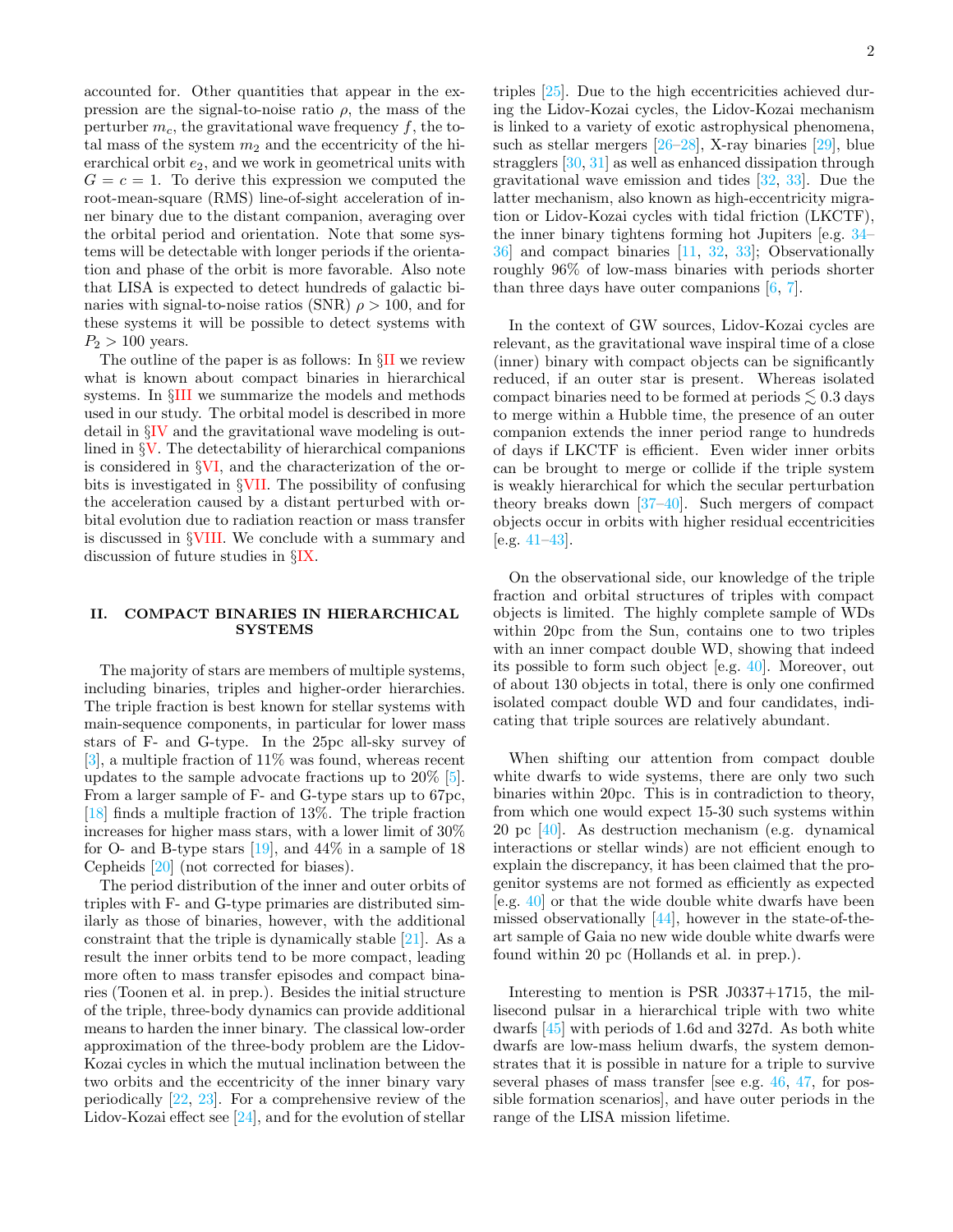#### <span id="page-2-0"></span>III. SUMMARY OF MODELS AND METHODS

The natural separation of scales found in hierarchical systems allows us to make a number of simplifying assumptions. The few-body Hamiltonian for a hierarchical system can be expanded in the ratio of the semi-major axes yielding terms at monopole, quadrupole, octapole and higher orders [\[48\]](#page-14-15). Here we are mostly interested in 2:1 and 2:2 component hierarchies where the semi-major axis of the binary components are much smaller than semi-major axis of the overall system. Because the hierarchical periods we are considering will be comparable to or larger than the observation time, we can restrict our analysis to the leading order, Newtonian monopole interactions. In this approximation, the motion of the binaries separates from that of the hierarchical system, and each can be treated as a separate Keplarian system. The center of mass of the inner binary follows a Keplarian orbit around the distant perturber. We are justified in doing this since the Kozai-Lidov [\[49,](#page-14-16) [50\]](#page-14-17) and eccentric Kozai-Lidov [\[48,](#page-14-15) [51\]](#page-14-18) oscillations induced by the quadrupole and octapole terms occur on timescales that are long compared to the period of the hierarchical orbit, and very much longer then the observation time. The same is true for the high-order post-Newtonian effects such as periastron precession.

We allow for the outer hierarchical orbit to be eccentric, but make the simplifying assumption that the inner orbit responsible for the gravitational wave emission is circular. We can justify this choice in two ways. First, gravitational radiation acts to quickly circularize orbits, and second, even if effects such as Kozai-Lidov oscillations have managed to maintain the eccentricity of the inner binary, our results will be little changed, at least for moderate eccentricities. The reasoning is as follows: for slowly evolving, moderately eccentric systems the gravitational wave signal can be expressed as a sum of circular binaries with periods at harmonics of the orbital period. The separation of these harmonics in frequency is very much larger than the sidebands imparted by the hierarchical orbit, so there is zero confusion between the two effects. The sum of circular binary signals for an eccentric system contains almost identical information to that of a single circular binary for the purposes of the current analysis, so in the interests of computational efficiency we neglect the eccentricity of the inner binary.

To assess the detectability of the distant companion and the accuracy with which the parameters of the orbits can be inferred we use a mixture of methods. To make quick estimates and derive analytic scalings we compute Fisher information matrices, and to spot check these estimates and provide more detailed results we employ Bayesian inference via the Markov Chain Monte Carlo algorithm.

# <span id="page-2-1"></span>IV. HIERARCHICAL ORBIT MODEL

In this section we derive how the perturbing companion affects the center-of-mass motion of the inner binary in the hierarchical orbit which will impart perturbations to the gravitational waveform. We desire to extract the line-of-sight component of the inner binary's center-ofmass velocity. For an isolated binary, its center-of-mass is stationary with respect to the solar system barycenter (ignoring unobservable constant peculiar velocities), but this line-of-sight component of the induced center-ofmass will create a time-dependent red-shift as seen in the barycenter frame. We will use "1" subscripts to denote orbital parameters of the inner gravitational wave emitting binary comprised of masses  $m_a$  and  $m_b$  for a total mass of  $m_1$ . The subscript "2" will denote the Keplerian outer orbit describing the motion of the perturber  $m_c$ and the monopole mass of the inner binary. In our hierarchical approximation, in which we essentially have a circular Keplerian orbit emitting gravitational wave visible to LISA inside of a larger outer Keplerian orbit that is governed by

$$
\mathbf{a}_2 = -\frac{Gm_2}{r_2^2}\hat{\mathbf{r}}_2 \tag{2}
$$

where  $\mathbf{a}_2$  is the relative acceleration and  $\hat{\mathbf{r}}_2 = \hat{\mathbf{r}}_c - \hat{\mathbf{r}}_1$  is the unit separation vector as defined in an inertial coordinate system of the triple, and  $m_2 = m_a + m_b + m_c$ .

The solution for the orbital motion is then

<span id="page-2-2"></span>
$$
\mathbf{r}_2(t) = r_2(t) \left(\cos \varphi_2, \sin \varphi_2, 0\right) , \qquad (3)
$$

where

$$
r_2(t) = \frac{a_2(1 - e_2^2)}{1 + e_2 \cos \varphi_2} \,, \tag{4}
$$

defining the standard Keplerian ellipse. The quantities introduced are defined as follows:  $\varphi_2$  is the orbital phase of the outer orbit,  $e_2$  and  $a_2$  are its eccentricity and semimajor axis respectively. In order to relate the orbital phase to time, its convention to introduce the eccentric anomaly which is a middle man angle related to the orbital phase by the geometric relation

$$
\varphi = \varphi_0 + 2 \tan^{-1} \left( \sqrt{\frac{1+e}{1-e}} \tan \frac{u}{2} \right) . \tag{5}
$$

where  $\beta_2 = (1 - \sqrt{1 - e_2^2})/e_2$ . The eccentric anomaly is then related to time through Kepler's equation

$$
n_2(t - T_2) = u_2 - e_2 \sin u_2 , \qquad (6)
$$

where  $n_2 = \sqrt{m_2/a_2^3}$  defines the mean motion, or mean angular frequency associated with an orbit. The mean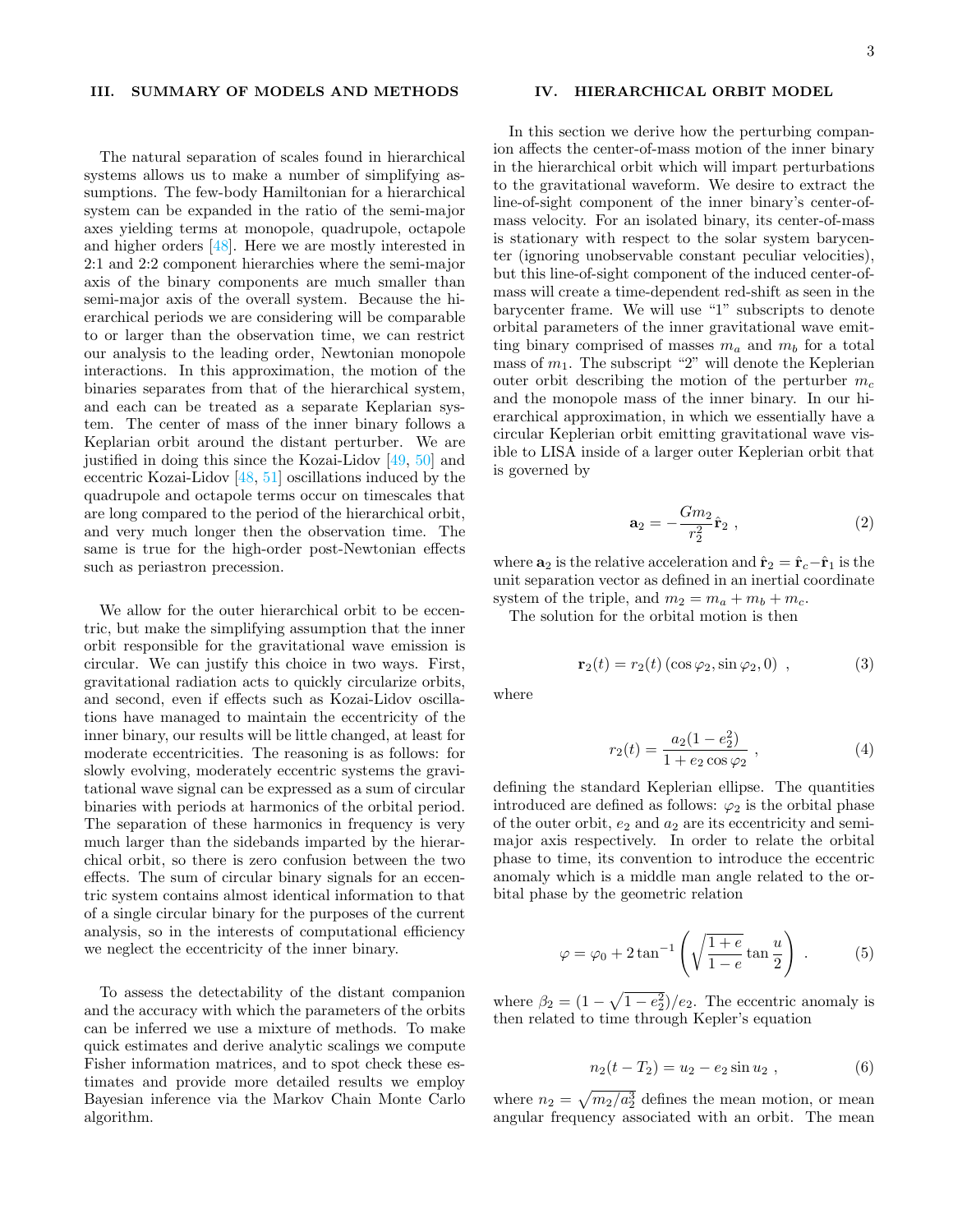motion is related to  $P_2$ , the outer period,  $n_2 = 2\pi/P_2$ , and lastly, the parameter  $T$  is the time of pericenter passage, a constant of integration.

The desired velocity of the inner binary's center-ofmass is simply obtained by  $\mathbf{v}_1 = (m_c/m_2)\mathbf{v}_2$ , and differentiating equation [\(3\)](#page-2-2)

<span id="page-3-2"></span>
$$
\mathbf{v}_1 = \frac{m_c}{m_2} \sqrt{\frac{Gm_2}{p_2}} \left( -\sin\varphi_2, \cos\varphi_2 + e_2, 0 \right) , \quad (7)
$$

where  $p_2 = a_2(1-e_2^2)$  is the semi-latus rectum. Up to this moment we have been working in a coordinate system where the outer orbit defines the xy-plane. We must rotate our system to properly orient it into the coordinate system used by our detector model: the solar system barycenter frame. This may be accomplished through a series of Euler rotations: a rotation of  $-\omega_2$ , around the barycenter's z-axis, then by  $-\iota_2$  around the new x-axis, and finally  $-\Omega_2$  around the new z-axis, which are given by the following matrices:



<span id="page-3-0"></span>FIG. 1. The geometry of the outer orbit consisting of  $m_c$ and the inner binary's monopole moment  $m_1$  as displayed above, where the orientation angles are with respect to the solar system barycenter frame where the xy-plane define the Ecliptic plane.

$$
\mathbb{R}_1 = \begin{pmatrix} \cos \omega_2 & -\sin \omega_2 & 0 \\ \sin \omega_2 & \cos \omega_2 & 0 \\ 0 & 0 & 1 \end{pmatrix} , \qquad (8)
$$

$$
\mathbb{R}_2 = \begin{pmatrix} 1 & 0 & 0 \\ 0 & \cos \iota_2 & -\sin \iota_2 \\ 0 & \sin \iota_2 & \cos \iota_2 \end{pmatrix} , \qquad (9)
$$

$$
\mathbb{R}_3 = \begin{pmatrix} \cos \Omega_2 & -\sin \Omega_2 & 0 \\ \sin \Omega_2 & \cos \Omega_2 & 0 \\ 0 & 0 & 1 \end{pmatrix} , \qquad (10)
$$

operated in the order  $\mathbb{R} = \mathbb{R}_3 \cdot \mathbb{R}_2 \cdot \mathbb{R}_1$ . As shown in figure [1](#page-3-0) the line of ascending nodes (labelled in the figure) is defined by a rotation of angle  $\Omega_2$  from the barycenter x-axis to where the outer orbital plane intersects the Ecliptic. The angle  $\omega_2$  defines the rotation angle from the line of nodes to the argument of periapsis (whose position is given by the solid line passing through the semi-major axis of the orbit), and  $\iota_2$  is the inclination angle, i.e. the angle between the outer orbit's angular momentum  $\hat{L}_2$  (of course neglecting any contribution to angular momentum due to the fact that the inner binary is extended and has an orbit of its own) and the z-axis of the barycenter coordinates.

Finally, we may construct the desired quantity: the line-of-sight velocity  $v_{\parallel}$ . We can use the line-of-sight vector  $\hat{\mathbf{n}}$  pointing from the origin of the barycenter coordinates to the triple center-of-mass. Due to the large distances involved we will assume that the sky location  $(\theta, \phi)$  of the inner binary and of the triple's center-of-mass are located at the same point on the sky. This vector is of course given by  $\hat{\mathbf{n}} = (\sin \theta \cos \phi, \sin \theta \sin \phi, \cos \theta)$ . At last we obtain the expression

$$
v_{\parallel}(t) = \hat{\mathbf{n}} \cdot \mathbf{R} \cdot \mathbf{v}_{1} ,
$$
\n
$$
= \hat{\mathbf{n}} \cdot \mathbf{R} \cdot \left(\frac{m_{c}}{m_{2}} \mathbf{v}_{2}\right) ,
$$
\n
$$
= \frac{m_{c}}{m_{2}} \sqrt{\frac{Gm_{2}}{p_{2}}} \times \left\{ C(\theta, \iota_{2}, \phi - \Omega_{2}) \left[\cos(\varphi_{2} + \omega_{2}) + e_{2} \cos \omega_{2}\right] - S(\theta, \phi - \Omega_{2}) \left[\sin(\varphi_{2} + \omega_{2}) + e_{2} \sin \omega_{2}\right] \right\} ,
$$
\n(12)

where  $C(\theta, \iota_2, \phi - \Omega_2) = \cos \theta \sin \iota_2 + \sin \theta \cos \iota_2 \sin(\phi - \Omega_2)$  $\Omega_2$ ) and  $S(\theta, \phi - \Omega_2) = \sin \theta \cos(\phi - \Omega_2)$ . In the above form it is unclear how many extra parameters are truly involved in the modeling of the triple system, so we rewrite the line-of-sight velocity in the simpler form

<span id="page-3-3"></span><span id="page-3-1"></span>
$$
v_{\parallel}(t) = \mathcal{A}_2 \left[ \sin(\varphi_2 + \varpi) + e_2 \sin(\varpi) \right] , \qquad (13)
$$

where  $A_2 = \frac{m_c}{m_2} \sqrt{\frac{m_2}{p_2}} \bar{A}$  and  $\bar{A}^2 = C^2 + S^2$  and finally  $\overline{\omega} = \omega + \overline{\phi}$  where  $\tan \overline{\phi} = \frac{C}{-S}$ . This form the of the line of sight velocity allows us to see what parameter we may hope to extract by using this model for the triple. To specify  $v_{\parallel}(t)$  we needed the parameters  $n_2, e_2, T_2, \iota_2, \omega_2, \Omega_2, m_c, m_2$  (note that the sky location angles are part of the binary model), but unfortunately we do not have access to all of these parameters due to degeneracies in the model which can be seen from equa-tion [\(13\)](#page-3-1). The parameters  $\omega_2$ ,  $\Omega_2$ , and  $\iota_2$  get lumped into  $\mathcal{A}_2$ , and  $\varpi$ , leaving us in no position to parse the dynamically interesting  $\iota_2$  from other orientation angles. This amplitude has an average value of roughly 0.77 which will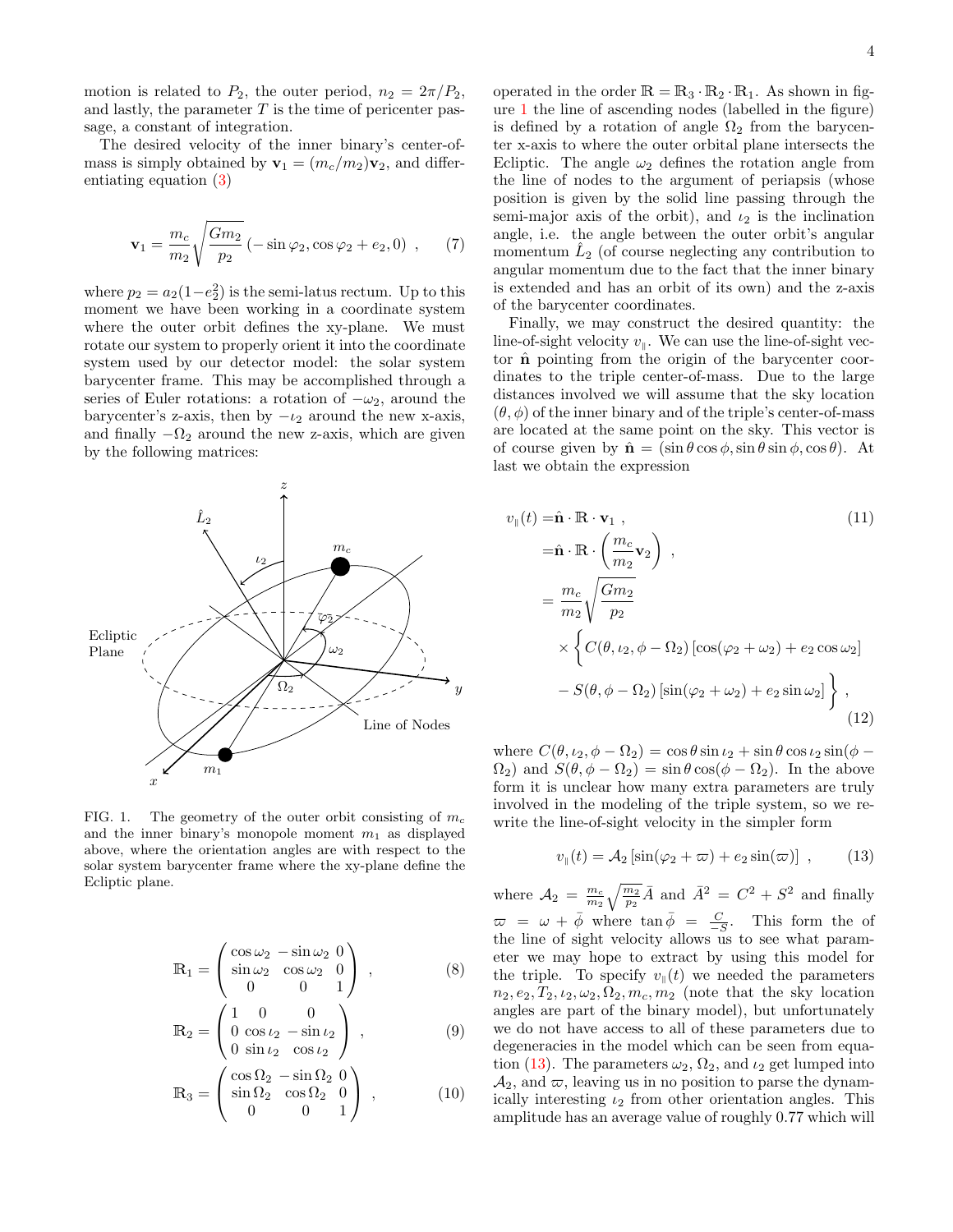be used in the analysis contained in later sections. Also hidden in  $A_2$  are  $m_2$ , and  $m_c$  which we will not have access to individually. The orbital phase  $\varphi_2$  contains the uninteresting parameter  $T_2$  and is also controlled strongly by the mean motion  $n_2$  and eccentricity  $e_2$  parameters. We are now in a position to incorporate the line-of-sight velocity into the gravitational waveform. For eclipsing systems the Shapiro time delay can break some of the degenerates and allow us to measure  $\iota_2$ . We will leave the analysis of the gravitational wave Shapiro time delay to future work.

# <span id="page-4-0"></span>V. GRAVITATIONAL WAVE AND INSTRUMENT MODEL

We will first briefly review the gravitational wave model for an isolated galactic binary as seen by LISA, and then incorporate the affects due to the companion body. The plus and cross gravitational wave polarizations in the compact binary's barycenter frame are given by

$$
h_{+} = \frac{2M}{D_{\rm L}} \left(\pi f_{\rm gw}(t)\right)^{2/3} \left(1 + \cos^2 t_1\right) \cos \Psi_{\rm gw} ,\qquad (14)
$$

$$
h_{\times} = -\frac{4\mathcal{M}}{D_{\rm L}} \left(\pi f_{\rm gw}(t)\right)^{2/3} \cos \iota_1 \sin \Psi_{\rm gw} ,\qquad (15)
$$

(16)

where  $D_{\rm L}$  is the luminosity distance,  ${\mathcal M}$  $(m_a m_b)^{3/5}/m_1^{1/5}$  is the chirp mass,  $f_{gw}$  is the instantaneous gravitational wave frequency (as measured in the compact binary's barycenter frame),  $\Psi_{gw}$  the corresponding gravitational wave phase, and lastly  $\iota_1$  is the inclination of the inner binary i.e.  $\cos \iota_1 = \hat{L}_1 \cdot \hat{z}$ . One may obtain the gravitational wave phase from the frequency through  $\Psi_{\rm gw} = 2\pi \int^t f_{\rm gw}(t')dt' + \phi_0$  where  $\phi_0$ is an arbitrary phase shift.

For galactic binaries whose orbital evolution is dominated by gravitational wave radiation reaction, the frequency evolution is given by

$$
f_{\rm gw}(t) = \frac{1}{8\pi\mathcal{M}} \left(\frac{5\mathcal{M}}{t_c - t}\right)^{3/8},\qquad(17)
$$

where  $t_c$  is the time of coalescence for the binary; a 3 mHz, 0.265  $M_{\odot}$  galactic binary will merge in 1 million years. The number of  $1/T_{\text{obs}}$  frequency bins a fiduciary source evolves through over the LISA mission lifetime is given by [\[52\]](#page-14-19)

$$
\dot{f}T_{\rm obs}^2 = 5.1 \left(\frac{\mathcal{M}}{0.32 M_{\odot}}\right)^{5/3} \left(\frac{f}{5 \text{mHz}}\right)^{11/3} \left(\frac{T_{\rm obs}}{4 \text{yrs}}\right)^2 (18)
$$
\n
$$
\ddot{f}T_{\rm obs}^3 = 1.5 \times 10^{-4}
$$
\n
$$
\times \left(\frac{\mathcal{M}}{0.32 M_{\odot}}\right)^{10/3} \left(\frac{f}{5 \text{mHz}}\right)^{19/3} \left(\frac{T_{\rm obs}}{4 \text{yrs}}\right)^3 (19)
$$

The strong frequency dependence in these expression implies that the higher frequency sources will have more measurable chirps. It is this frequency dependence that will allow us to determine the physics responsible for the evolution of a population of binaries. A similar order of magnitude frequency evolution is experienced by galactic binaries which involve stable mass transfer [\[53\]](#page-14-20). A key difference is that mass transfer tends to widen orbits leading to a frequency decrease over time. The mild evolution in gravitational wave frequency lends itself to a Taylor expansion:

<span id="page-4-3"></span>
$$
f_{\rm gw} = f + \dot{f}t + \frac{1}{2}\ddot{f}t^2 \,, \tag{20}
$$

whose coefficients are determined by the dynamics at play in the binary. We shall refer to  $f$  (and the equivalently red-shifted version during the triples discussion) as the carrier frequency.

Cornish & Littenberg [\[54\]](#page-14-21) present a frequency domain model  $h$  for galactic binaries measured by LISA. Under the rigid adiabatic approximation to the LISA motion one is able to perform a fast-slow decomposition, due to the slowly evolving amplitude (varying on timescales of a year mostly due to LISA's motion) and the fast varying phase due the larger carrier frequency (corresponding to orbital periods of minutes to hours for galactic binaries) of the waveform allowing a rapid evaluation of the waveform.

The presence of a perturbing companion star  $m_c$  leads to an acceleration of the center-of-mass with respect to the barycenter frame, hence red-shifting the signal such that the gravitational wave phase gets modified

<span id="page-4-2"></span>
$$
\Psi_{\rm gw} = 2\pi \int^t \left[1 + v_{\parallel}(t')\right] f_{\rm gw}(t') dt' + \phi_0 , \qquad (21)
$$

where  $v_{\parallel}$  is the line-of-sight velocity obtained in the pre-vious section<sup>[1](#page-4-1)</sup>. In Figure [2](#page-5-0) the quantity  $h_+$  (normalized to 1) is displayed for a circular triple system whose outer

<span id="page-4-1"></span><sup>&</sup>lt;sup>1</sup> Note that there should be an additional correction to Eq.  $(21)$ due to the fact that time in the two frames is related by  $t \mapsto t +$  $r_{\parallel}/c$ . This correction is however negligible for the triple systems considered in this work, but it might be relevant for systems closer to coalescence, e.g. hierarchical triple black hole systems observable with LISA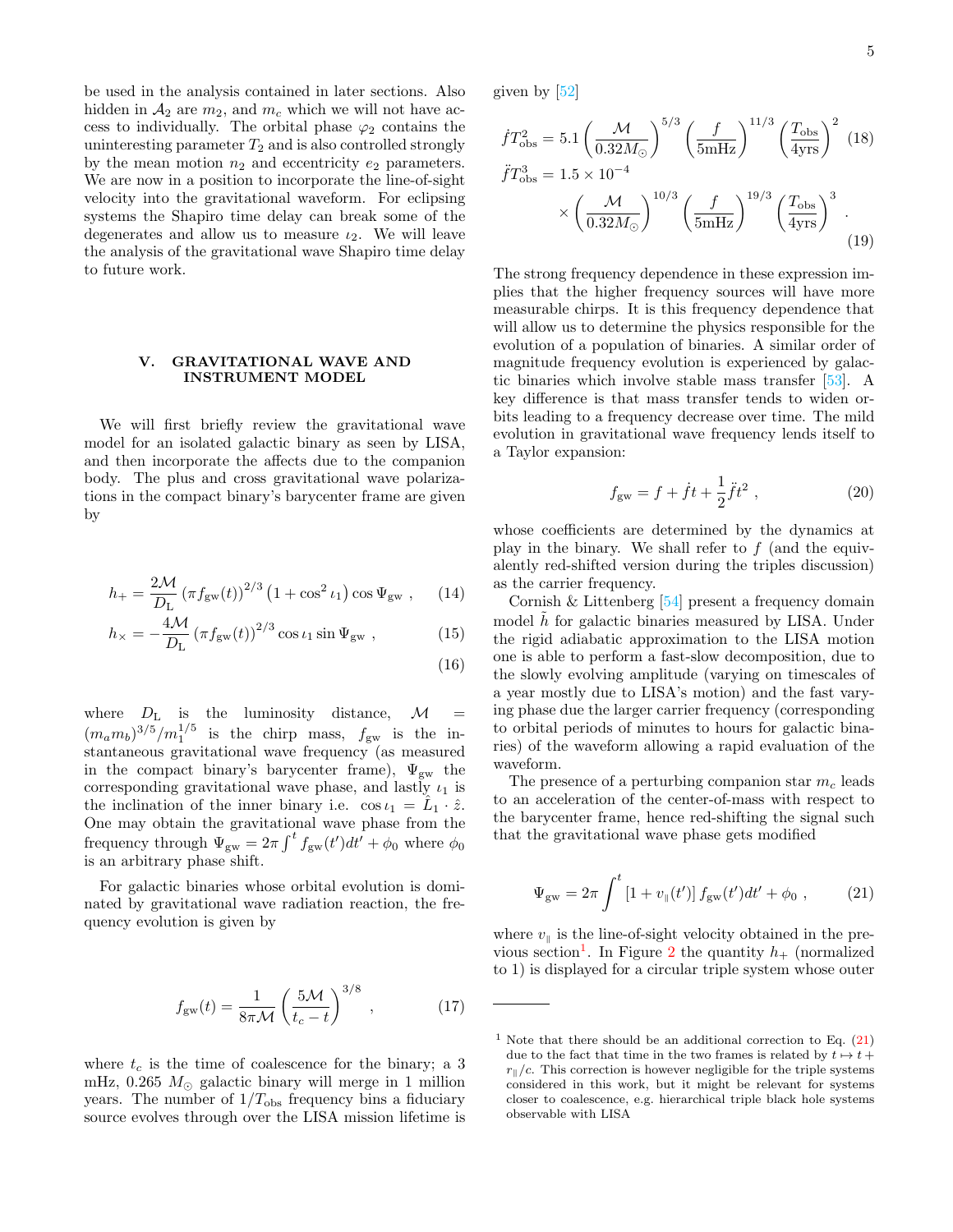

<span id="page-5-0"></span>FIG. 2. The gravitational waveform seen at the solar system barycenter for a system with outer period  $P_2 = 1.1$  hours and the line-of-sight velocity amplitude 0.1. The carrier frequency  $f$  of the gravitational wave in this example is 5 mHz.

period was chosen to be very short to exaggerate the effects. The frequency oscillates around the carrier frequency f modulating the gravitational wave phase.

To accommodate these changes to the fast-slow waveform code [\[54\]](#page-14-21) must be modified. To properly calculate the gravitational wave transfer function one must evaluate it at the gravitational wave frequency observed by the LISA detectors. The Taylor expanded frequency evolution (as in equation  $(20)$ ) is redshifted with respect to the solar system barycenter i.e.  $f_{gw} \rightarrow (1 + v_{\parallel}) f_{gw}$ . The line-of-sight velocity is numerically obtained through equation [\(13\)](#page-3-1) and the inversion of Kepler's equation. For the isolated galactic binaries the gravitational phase may be easily integrated. When this binary resides in a triple system an extra term in the gravitational wave phase integral crops up  $2\pi \int v_{\parallel} f_{\text{gw}} dt$  which is numerically integrated, interpolated at the detector sampling intervals, and then appended to the isolated galactic binary gravitational wave phase. These modifications to the gravitational wave frequency get applied to the slow portion of the waveform model, which is sampled at cadence much longer than the orbital period.

The log likelihood function used in our analysis involves noise-weighted inner products of the form

$$
(g|k) = 4\mathcal{R} \int_0^\infty \frac{\tilde{g}^*(f)\tilde{k}(f)}{S_n(f)} df , \qquad (22)
$$

where  $g$  and  $k$  are arbitrary waveforms as seen by LISA, and  $S_n(f)$  is the one-sided noise power spectral density. Further discussion of this quantity and the noise model for LISA, including both instrumental noise and unresolved galactic binary confusion noise, can be found in references [\[2,](#page-13-1) [55,](#page-14-22) [56\]](#page-14-23). The signal-to-noise ratio (SNR)  $\rho$ is defined as  $\rho^2 = (h|h)$  for a given waveform h.

Examples of the frequency domain strain amplitude can be found in Figures [3](#page-5-1) and [4.](#page-5-2) Both of these waveforms were generated for inner binaries with  $f = 5$  mHz, and



<span id="page-5-1"></span>FIG. 3. Triple system with an outer orbital period  $P_2 = 1.5$ years and  $e_2 = 0.3$ . The presence of the perturbing companion induces harmonics of the carrier frequency and of the harmonics present due to LISA's modulations.

a chirp mass of  $0.32M_{\odot}$  (which fixes the source frame frequency evolution as determined by General Relativity) for a 4 year observation period at a 15 second cadence. In Figure [3](#page-5-1) the outer orbit revolves every 1.5 years and has an eccentricity of 0.3. An isolated binary is nearly monochromatic, resulting in a near delta function in the frequency domain, but due to the modulations of LISA as it cartwheels around the Sun in a year, picks up side-bands whose phase and relative amplitude are determined by the sky location and gravitational wave polarization of the binary. The introduction of a perturbing third body generates more harmonics of the frequencies already present, and tends to increase the bandwidth of the signal. Increasing the eccentricity of the outer orbit shifts the distribution of power into higher modes of the triple harmonics.



<span id="page-5-2"></span>FIG. 4. Triple system with an outer orbital period  $P_2 = 0.6$ years and  $e_2 = 0.7$ . In this example the harmonics induced by the companion star and LISA are interfering. Eccentricity in the outer orbit changes the distribution of power in the triple induced harmonics.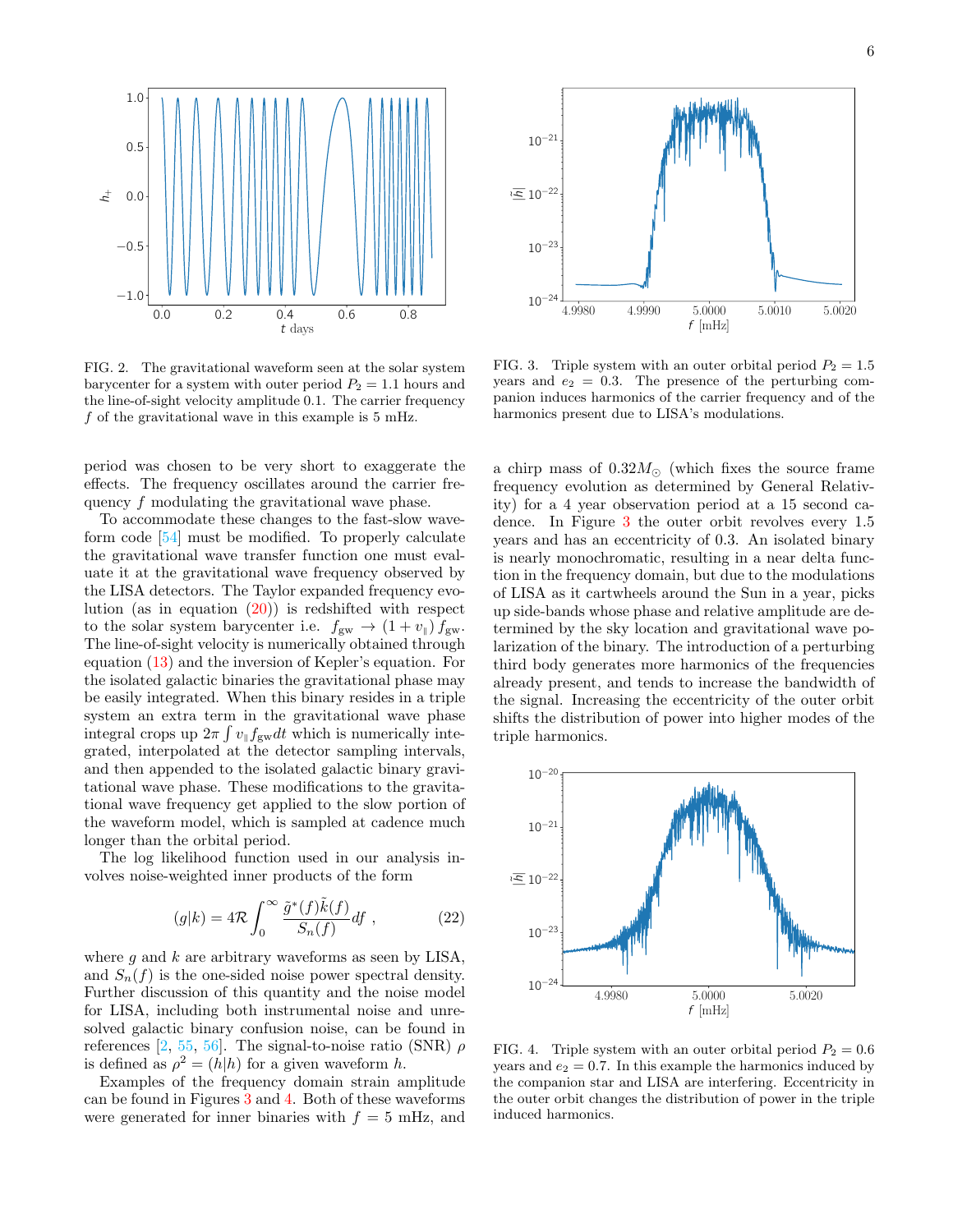In Figure [4](#page-5-2) the system has a tighter outer period of 0.6 years, and a larger eccentricity of 0.7. Here the orbital period  $P_2$  is comparable to the orbital timescale of LISA, leading to a strong interference of harmonics. The sidebands of the carrier frequency induce by the triple are now more widely spaced than those imparted by LISA orbit, leading to a much broader signal, which is amplified by the larger eccentricity. If one were to consider a system of even a shorter period then the triple induced harmonics separate out into isolated side-bands.

#### <span id="page-6-0"></span>VI. DETECTING HIERARCHICAL COMPANIONS

When LISA first detects a triple the only the intrinsic frequency of the inner binary will be measurable. As more cycles are accumulated, and the center-of-mass of the inner binary has moved through a significant portion of the outer orbit, the data will support the inclusion of orbitally induced redshifts. We will now estimate when we expect the frequency evolution to be measurable, i.e. for a given source and observation period, and an average oriented source, what  $P_2$ 's will we be able to detect with the effect of this center-of-mass motion?

From the gravitational wave phase quoted in equation [\(21\)](#page-4-2) it is straight-forward to obtain the frequency time derivative in the barycenter frame for a binary in a triple system which has no (or very little in comparison) source frame frequency evolution

<span id="page-6-1"></span>
$$
\dot{f} = a_{1,\parallel} f \tag{23}
$$

where  $a_{\parallel}$  is the line-of-sight acceleration of the inner binary's center-of-mass. This can obtained by differentiating equation [\(7\)](#page-3-2)

$$
\mathbf{a}_1 = -\frac{m_c}{p_2^2} \left( 1 + e_2 \cos \varphi_2 \right)^2 \left( \cos \varphi_2, \sin \varphi_2, 0 \right) , \quad (24)
$$

applying the rotation matrices once more and projecting along the line-of-sight gives

$$
a_{1, \parallel} = -\frac{m_c}{p_2^2} (1 + e_2 \cos \varphi_2)^2
$$
  
 
$$
\times [S \cos(\omega_2 + \varphi_2) + C \sin(\omega_2 + \varphi_2)] , \quad (25)
$$

where  $S$  and  $C$  are defined as before; Cf. equation [\(12\)](#page-3-3). We may square this quantity and then average it over the angles  $\phi$ ,  $\theta$ ,  $\omega_2$ , and  $\iota_2$ 

$$
\langle a_{1,\parallel} \rangle = \frac{1}{(4\pi)^2} \int_0^{2\pi} d\phi \int_{-1}^1 d(\cos \theta) \times \int_0^{2\pi} d\omega_2 \int_{-1}^1 d(\cos \iota_2) a_{1,\parallel}^2
$$
 (26)

$$
=\frac{m_c^2}{3p_2^4} \left(1 + e_2 \cos \varphi_2\right)^4 \ . \tag{27}
$$

To calculate the RMS acceleration we average the previous result over the course of an orbit

$$
a_{\parallel\;\rm RMS}^2 = \frac{1}{P_2} \int_0^{P_2} \langle a_{1,\parallel} \rangle \, dt \tag{28}
$$

$$
=\frac{1}{P_2}\int_0^{P_2} \langle a_{1,\parallel} \rangle \dot{\varphi}_2^{-1} d\varphi_2 \tag{29}
$$

$$
= \frac{m_c^2}{3m_2^{4/3}} \left(\frac{2\pi}{P_2}\right)^{8/3} \frac{1 + \frac{1}{2}e_2^2}{\left(1 - e_2^2\right)^{5/2}} . \tag{30}
$$

In the regime that  $P_2 > T_{\text{obs}}$  we may begin to describe the gravitational wave frequency as modified by the binary residing in a triple by a Taylor expansion. Equation [\(23\)](#page-6-1), when averaged over angles and over an orbit, provides us with a rough estimate of the size of  $\ddot{f}$  for an average outer orbit orientation which started at an average spot in its orbit when LISA began to collect data. With this we can ascertain how many frequency bins this  $f$  estimate will evolve the carrier frequency through

$$
\dot{f}T_{\text{obs}}^2 = 573 \left(\frac{P_2}{1 \text{ yr}}\right)^{-4/3} \left(\frac{m_c}{1M_{\odot}}\right) \left(\frac{m_2}{2M_{\odot}}\right)^{-2/3} \times \left(\frac{T_{\text{obs}}}{4 \text{ yr}}\right)^2 \left(\frac{f}{5 \text{ mHz}}\right) \sqrt{\frac{1 + \frac{1}{2}e_2^2}{(1 - e_2^2)^{5/2}}} \,. \tag{31}
$$

In order to ascertain when this effect is measurable we utilize Fisher matrix estimates for the error in measurement of  $\dot{f}$ . The Fisher matrix, by the Cramer-Rao bound, provides an estimate of the covariance matrix (upon inversion of the Fisher matrix), thereby providing error estimates. The Fisher matrix is defined as

$$
\Gamma_{ij} = (h_{,i}|h_{,j}) \tag{32}
$$

where  $h_{i}$  are derivatives of the waveform with respect to parameter  $\lambda^{i}$  and then evaluated at the true parameters. For a triple signal whose outer period is larger than LISA's observation period we may readily approximate the frequency evolution of the system by a Taylor expansion as we would for a mildly chirping isolated binary. This allows us to utilize the fast galactic binary waveform to calculate the Fisher matrix.

Seto [\[52\]](#page-14-19) used a simple toy model for a Fisher matrix analysis to estimate the measurement errors in some of the galactic binary parameters. In appendix A we expand upon these results and investigate how the errors get inflated by including more parameters through the use of the full galactic binary model. We find that the  $\dot{f}$  and  $\hat{f}$  errors become inflated through the inclusion of the full set of galactic binary parameters. The criterion which we use to determine whether  $\hat{f}$  is a measurable parameter is that f must be larger than  $3\sigma$  (as estimated by the Fisher matrix) compared to no frequency evolution at all. This results in the outer period being measurable when this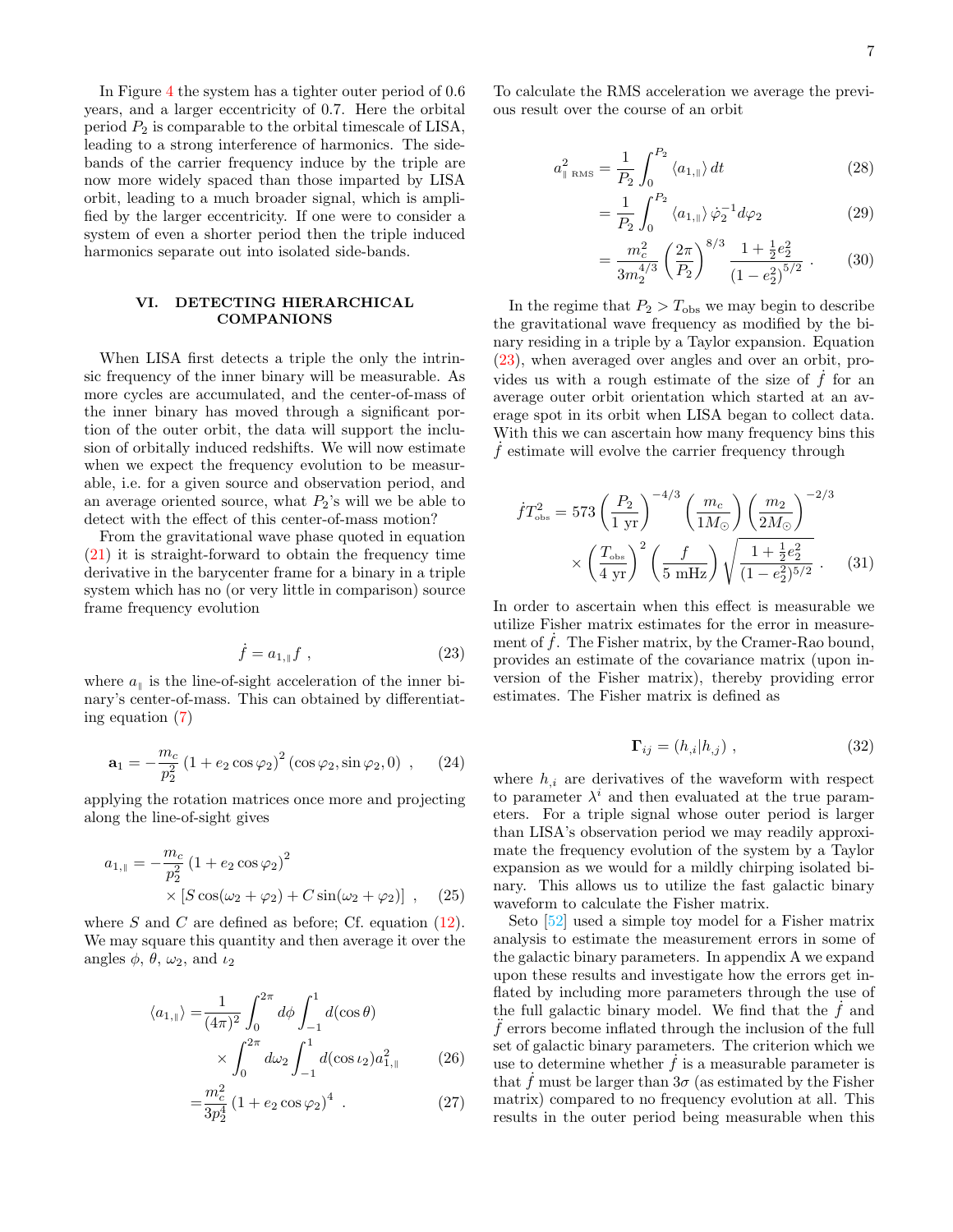is short enough as quoted in equation  $(1)$  from the introduction. A fiduciary source with an outer orbital period of 40 years would have a measurable frequency evolution by the time the nominal LISA mission concluded. When the outer eccentricity  $e_2 = 0.7$  the measurable outer periods become  $P_2 = 110$  years and less.

We may make similar applications of the Fisher analysis to ascertain when the gravitational wave carrier frequency becomes biased (i.e. differs from source frame value on average in a measurable way) for a given  $P_2$ . The RMS line-of-sight velocity is given by

$$
v_{\parallel\rm\,RMS}^2 = \frac{m_c^2}{3m_2^{4/3}} \left(\frac{2\pi}{P_2}\right)^{2/3} \,,\tag{33}
$$

such that when

$$
P_2 \lesssim 71.8 \text{ yrs} \left(\frac{\rho}{10} \cdot \frac{m_c}{1.0 M_\odot} \cdot \frac{f}{5 \text{ mHz}}\right)^3
$$

$$
\times \left(\frac{m_2}{2M_\odot}\right)^{-2} \left(\frac{T_{\text{obs}}}{4 \text{ yrs}}\right)^3 ,\tag{34}
$$

our measurements of the carrier frequency  $f$  will be biased. This is potentially the most concerning result if one is interested in the orbital period distribution of the galactic binaries, as for sources which only have  $f$  measured, this yields a quite large range of outer orbital periods which could bias the frequency measurement.

Another question of interest is when the parameter  $f$ is measurable (recall that here we are only considering the frequency evolution coming from the center-of-mass motion). Upon measuring f, f, and f we have the best chance of determining the underlying physics for mildly evolving sources. The RMS jerk is given by

$$
\dot{a}_{\parallel\;\text{RMS}}^2 = \frac{m_c^2}{3m_2^{4/3}} \left(\frac{2\pi}{P_2}\right)^{14/3} \frac{1 + \frac{19}{2}e_2^2 + \frac{69}{8}e_2^4 + \frac{9}{16}e_2^6}{(1 - e_2^2)^{11/2}} \tag{35}
$$

which for fiduciary values becomes measurable when

$$
P_2 \lesssim 16.7 \text{ yrs} \left(\frac{\rho}{10} \cdot \frac{m_c}{1.0 M_\odot} \cdot \frac{f}{5 \text{ mHz}}\right)^{3/7} \times \left(\frac{m_2}{2M_\odot}\right)^{-2/7} \left(\frac{T_{\text{obs}}}{4 \text{ yrs}}\right)^{3/7} . \tag{36}
$$

To verify the validity of the preceding results, based off a Fisher matrix analysis, we now spot check the measurability of frequency evolution of a triple system using Markov Chain Monte Carlo (MCMC) simulations. Simulated data was produced for a triple system, and analyzed using the Taylor expanded frequency evolution model. The MCMC consisted of a burn-in phase such that the galactic binary model could search through parameter space to identify a regime in which the triple signal was well described by the binary model. A mixture of Fisher matrix proposal, differential evolution proposals and draws from the prior distribution were utilized to explore the posterior distribution [\[57,](#page-14-24) [58\]](#page-14-25). Parallel tempering was also used ito ensure a wide exploration of parameter space and to move between secondary modes of the posterior.

In Figure  $5$  the posteriors for the parameter  $f$ (marginalized over all other parameters) are displayed for two triple systems. The outer period was chose to be 46 years i.e. the value obtained from the fiduciary relation equation  $(1)$  using the modified triple parameters. The errors predicted by the Fisher matrix for  $f$ are a bit smaller compared to the error measured by the MCMC, suggesting that we might be marginally overestimating the outer periods we can confidently measure. The difference between these two posteriors is the time of pericenter passage  $T_2$  which differed by an eighth of an orbit between the two systems. This demonstrates that it is very important where we catch the triple in its orbit when LISA turns on, as the measurability of  $\ddot{f}$  is quite sensitive to  $T_2$ . This is especially important point to consider for larger outer period sources. Here we have seen that the Fisher analysis has roughly identified the regime in which we may hope to identify the presence of a triple system depending on where in the orbit we are measuring the gravitational wave signal.

# <span id="page-7-0"></span>VII. CHARACTERIZING THE HIERARCHICAL ORBIT

Now that we have ascertained when the effects of a triple system are detectable we would like to know when the parameters of the triple orbit able to be measured. To determine this we utilized the Fisher information matrix for the triple signal. The criterion that we use to determine if a parameter is measurable is as follows: if the error in a parameter, as estimated by the Fisher matrix, is less than 50% of its true value then we claim this parameter can be measured. For triple systems the best measured parameter pertaining to the outer orbit is the outer orbital period, and if this quantity can be measured we say that the triple can be characterized (at least to some level).

In Figure [6](#page-8-1) we display the results of the Fisher matrix based analysis. Systems with carrier frequencies and outer periods in the shaded region have orbits whose parameters cannot be measured. To determine the separating line we construct a system with a given carrier frequency  $f$  and a very short outer period  $P_2$  and estimate its error with a Fisher analysis. The outer orbital is gradually made larger until its effects on the gravitational signal are marginal such that its error breaches 50%. The  $P<sub>2</sub>$  at which this happens defines the border in Figures [6](#page-8-1) and [7.](#page-8-2) We see that as the carrier frequency gets larger the outer period can be measured. This is due to this being a redshift phenomenon where the deviations in the frequency observed by LISA are proportional to the fre-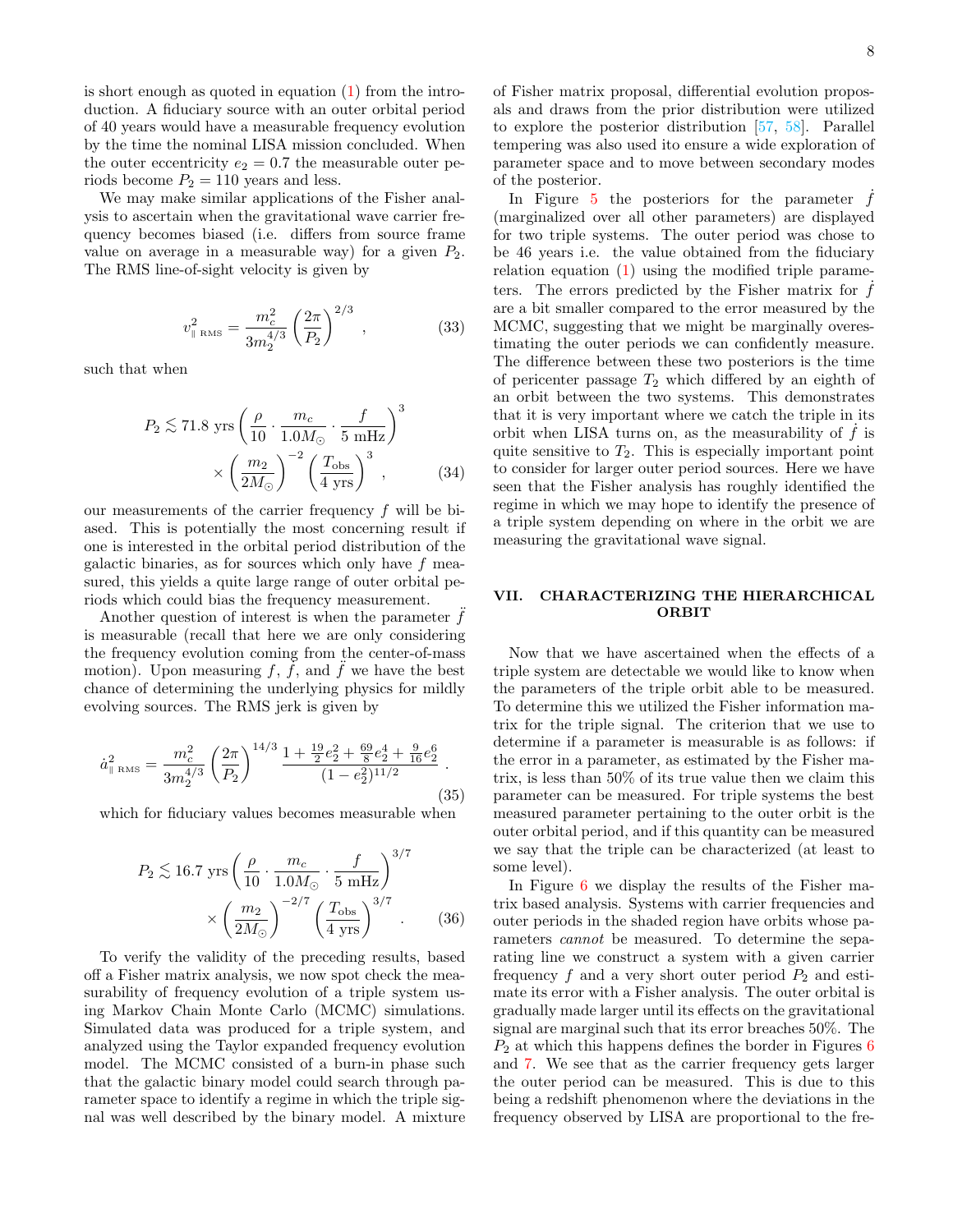

<span id="page-8-0"></span>FIG. 5. These systems had a total mass of  $m_2 = 1.77M_{\odot}$ , with  $\mathcal{M} = 0.32M_{\odot}$ ,  $\rho = 20$ , and an observation period of 1 year. The time of pericenter passage for the left hand figure was set to 0 while for the right hand side  $T_2$  was set to  $-P_2/8$  i.e. an eighth of an orbit.

quency itself, coupled with the fact that the error in the frequency is independent (to leading order, see appendix A) of the frequency itself.

0.1

0.2

0.3

0.4



by the other parameters and SNR.



 $f_0 T_{obs}^2$ 

<span id="page-8-1"></span>FIG. 6. The leftward lines is for a SNR 20 system and the right line is for SNR 100. This system had the parameters  $m_2 = 2.0 M_{\odot}$ ,  $m_c = 1.0 M_{\odot}$ ,  $m_a = 0.5 M_{\odot}$ , and  $\mathcal{M} = 0.32 M_{\odot}$ 

Figure [7](#page-8-2) reveals the effect that eccentricity of the outer orbit has on the characterization of the triple parameters. Typically, for larger  $f$ , increasing the eccentricity allows one measure orbital periods that are larger than for the circular case. It is important to note that with such large orbits (in fact, any time when  $P_2 > T_{\text{obs}}$ ) these results will depend on where we captured the triple in its orbits. For the systems considered here we chose  $\varpi = 0$ , and  $T_2 = 0$ . This Fisher analysis demonstrates that we will be able to characterize the parameters for triple systems whose orbital period is up to 10 times that of the LISA mission lifetime, though the details get slightly modified

<span id="page-8-2"></span>FIG. 7. The red region denotes  $e_2 = 0.1$ , blue  $e_2 = 0.4$ , and green  $e_2 = 0.9$  These systems had an SNR of 10.

Let us now address how well the parameters of the triple system can be measured. The period and eccentricity of the outer orbit has the largest effect on the gravitational wave signal, and are therefore the most readily measured quantities. It is instructive to consider the strong parallels with the pulsar timing case. The analogy is clear; pulsars in a binary emit pulses at a very regular rate, with mild frequency evolution, and the arrival of these pulses gets modulated by Earth's motion and the presence of a companion. However, for pulsar timing the source is well localized on the sky, whereas the sky localization is generals poor for galactic binaries detected by LISA [\[59\]](#page-14-26). Another parameter that is well measured in pulsar timing is  $(m_b \sin \iota_2)^3/m_{\text{total}}^2$ , but it is only with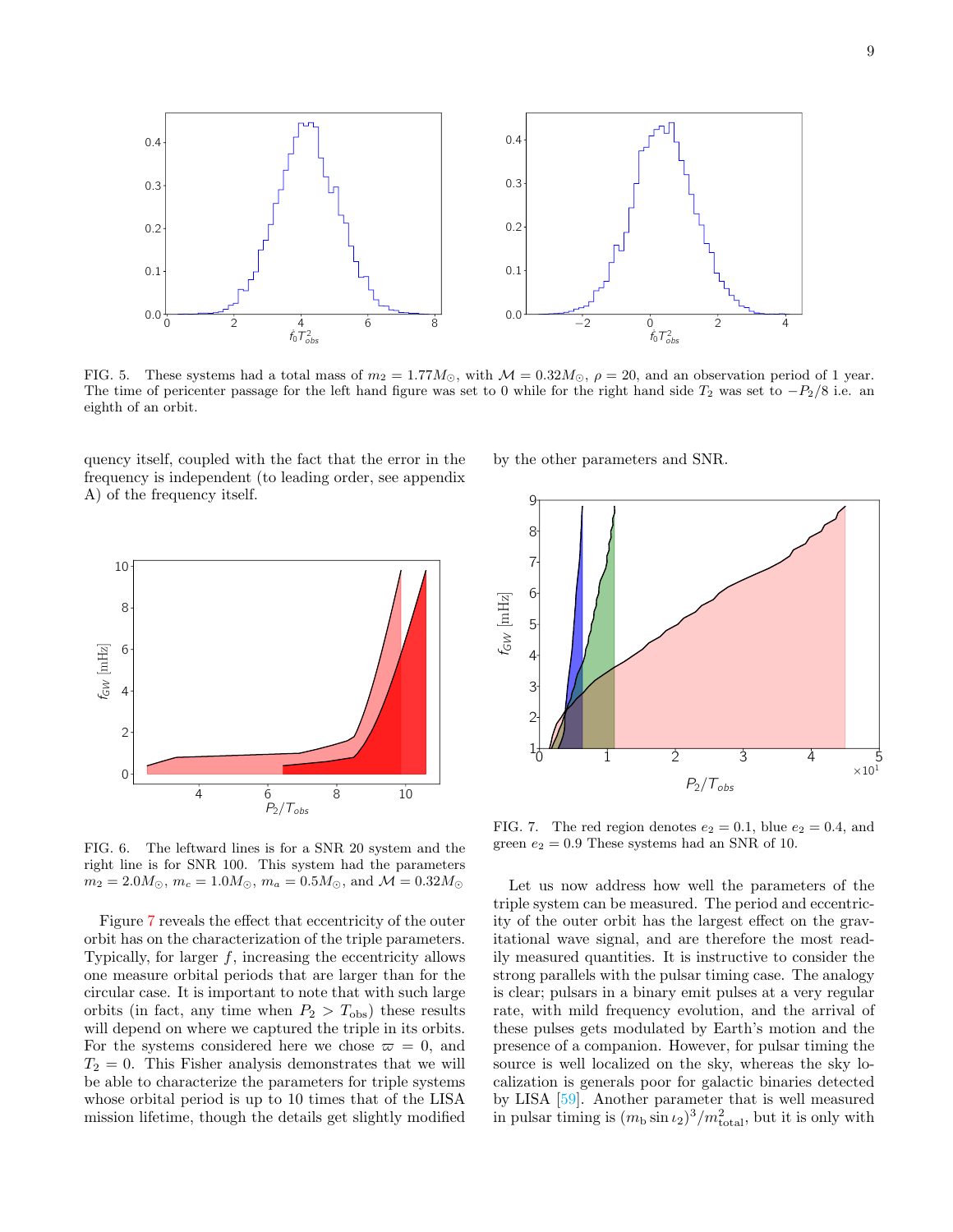the measurement of a Shapiro time delay for eclipsing binaries which allows the masses and inclination to be untangled. An additional affect, which will be negligible for the triples we are considering, is the variations in path length of light which allows the longitude of the ascending node  $\Omega_2$  to be measured.



<span id="page-9-1"></span>FIG. 8. The line-of-sight velocity amplitude is 19.5 km/sec, its eccentricity 0.3, and outer period 0.6 years.

Figures [8](#page-9-1) and [9](#page-9-2) are the results of MCMC of triple systems with an SNR of 50 and a range of outer orbital periods and eccentricities. The injected values are marked by red lines and dots in these figures. As expected the outer period and eccentricity are well measured for both systems. For both of these systems the line-of-sight amplitude  $A_2$  is also well measured, but as discussed earlier, on its own not terribly informative. One sees that  $A_2$  and  $e_2$  are correlated, which gets amplified in the more eccentric case. The fact that both of these parameters influence the amplitude of the harmonics induced by the triple is responsible for this correlation. In Figure [10](#page-10-0) marginalized posteriors for the parameters  $\varpi$  and  $T_2$ are displayed for the more eccentric system. We see that these quantities are well measured, but they are of little physical interest.

One typically finds that as  $P_2$  increases, such that less orbits are captured by LISA, the worse the parameters are characterized. In figure [9](#page-9-2) the eccentricity has a standard deviation of  $0.6\%$  relative to  $e_2$  and the outer period an standard deviation of 0.037% or 14.6 hours. The tighter system with  $P_2 = 0.6$  years had its outer orbital period determine to a standard deviation of 4.5 hours. However, this does not seem to hold steadfast for the measurement of eccentricity. The tighter system had



<span id="page-9-2"></span>FIG. 9. The line-of-sight velocity amplitude is 18.0 km/sec, its eccentricity 0.7, and outer period 1.8 years.

a relative standard deviation of 2.5% i.e. larger than the system with a wider orbit. This exception occurs as the outer orbital period starts to encroach upon the LISA modulation frequency (1 year). The distribution of power in the higher modes of the carrier frequency, induced by the triple, get shifted as  $e_2$  changes. These harmonics, when their fundamental frequency  $1/P_2$  is comparable to the LISA modulation frequency begin to interfere strongly making it harder to accurately extract the eccentricity.

#### <span id="page-9-0"></span>VIII. AMBIGUOUS SYSTEMS

Assuming a nominal 4 year mission lifetime, its been estimated that frequency evolution due to gravitational wave emission or mass transfer will be measurable for roughly 9000 isolated galactic binaries [\[2\]](#page-13-1). It is interesting to consider if a regime exists where the orbital acceleration due to hierarchical companions may be confused with these effects.The chance of confusion is greatest with only f and  $\dot{f}$  are measurable. In most cases, a measurement of  $\ddot{f}$  will break the degeneracy. To determine the risk of confusion consider Figure [11,](#page-10-1) which compares the frequency evolution for an isolated binary and a binary in a hierarchical system. The frequency range over which the effects might be confused is very small since the frequency evolution scales very differently:  $\hat{f} \propto f$  from the hierarchical orbit (see equation [\(23\)](#page-6-1)) and  $\dot{f} \propto f^{11/3}$  for mass transfer and gravitational wave emission. We see that for an outer period of 1 year there is no chance of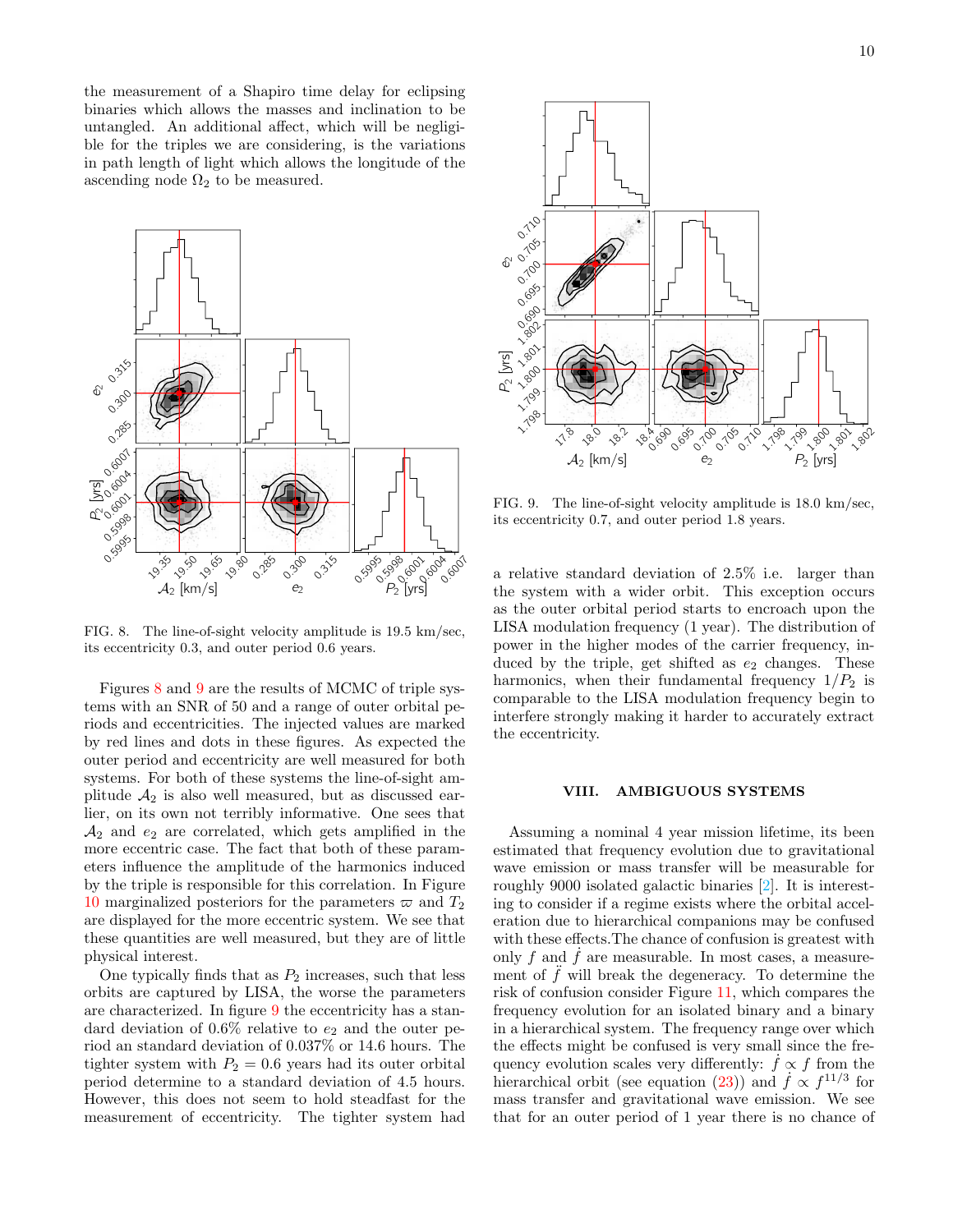

<span id="page-10-0"></span>FIG. 10. Both  $\varpi$  and  $T_2$  were set to 0 for this system.

confusion for this system. Even up to outer periods of 10 years the amount of overlap is small. The system with an outer period of 30 years, which is approaching the largest period for which there is a measurable  $f$ , has the greatest potential for confusion. The larger the gravitational wave frequency the less likely it is that the effects will be confused.

We now directly test how well a binary signal can reproduce a triple signal. To do so we inject a triple system into the LISA data stream and perform an MCMC with simulated annealing utilizing a galactic binary waveform model. The simulated annealing cools down the MCMC such that the chain settles into the peak of the posterior, thus allowing us to find the best values for the parameters as suggested by the data. The maximum posterior signal allows us to calculate the fitting factor

$$
FF = \max_{\lambda} \frac{(h_{\text{T}}|h(\lambda))}{\sqrt{(h_{\text{T}}|h_{\text{T}})(h(\lambda)|h(\lambda))}} ,
$$
 (37)

where  $\lambda$  are the parameters which maximize the galactic binary model. The fitting factor is a measure of how well the maximum posterior galactic binary waveform  $h(\lambda_{\text{max}})$  resembles the true triple waveform  $h_T$ , which returns 1 when the signals are equivalent and 0 when they are perfectly orthogonal.

In Figure [12](#page-10-2) we show an example where the observation period was 1 year and the carrier frequency f was 3 mHz for a circular outer orbit. The relevant masses for the triple were as follows:  $m_a = 0.5 M_\odot$ ,  $\mathcal{M} = 0.32 M_\odot$ ,  $m_c = 1.0 M_{\odot}$ . The parameters  $T_2$  and  $\omega_2$  were set to 0. There are three different models under consideration.



<span id="page-10-1"></span>FIG. 11. The solid lines denote the gravitational wave frequency for an isolated binary and for several binaries in hierarchical orbits with outer periods of 1,10 and 30 years. In each case the outer orbit is circular, and the SNR of the gravitational wave signal is  $\rho = 50$ . The dotted lines indicate the Fisher matrix error estimate for the frequency derivatives. Note the difference in power laws for the frequency derivatives and the small region of overlap between the curves.



<span id="page-10-2"></span>FIG. 12. The blue line represents the fitting factor for a purely monochromatic galactic binary model, the orange includes  $\dot{f}$  in the frequency evolution, and the red includes  $\dot{f}$ and  $\hat{f}$ . These fitting factors are for circular systems.

The symbol  $\hat{T}$  indicates models that uses a Taylor expanded frequency evolution The  $\hat{T}_0$  model assumes the signal is monochromatic i.e. it is characterized by only f. The  $T_{\rm GR}$  model utilizes a three term Taylor expansion (i.e.  $f, \tilde{f}$ , and  $\tilde{f}$ ) in which the coefficients are related by the radiation reaction equations. Lastly, we consider the model  $\hat{T}_{\text{free}}$  which also utilized a three term Taylor expansion, but one in which there is no relation between the coefficients.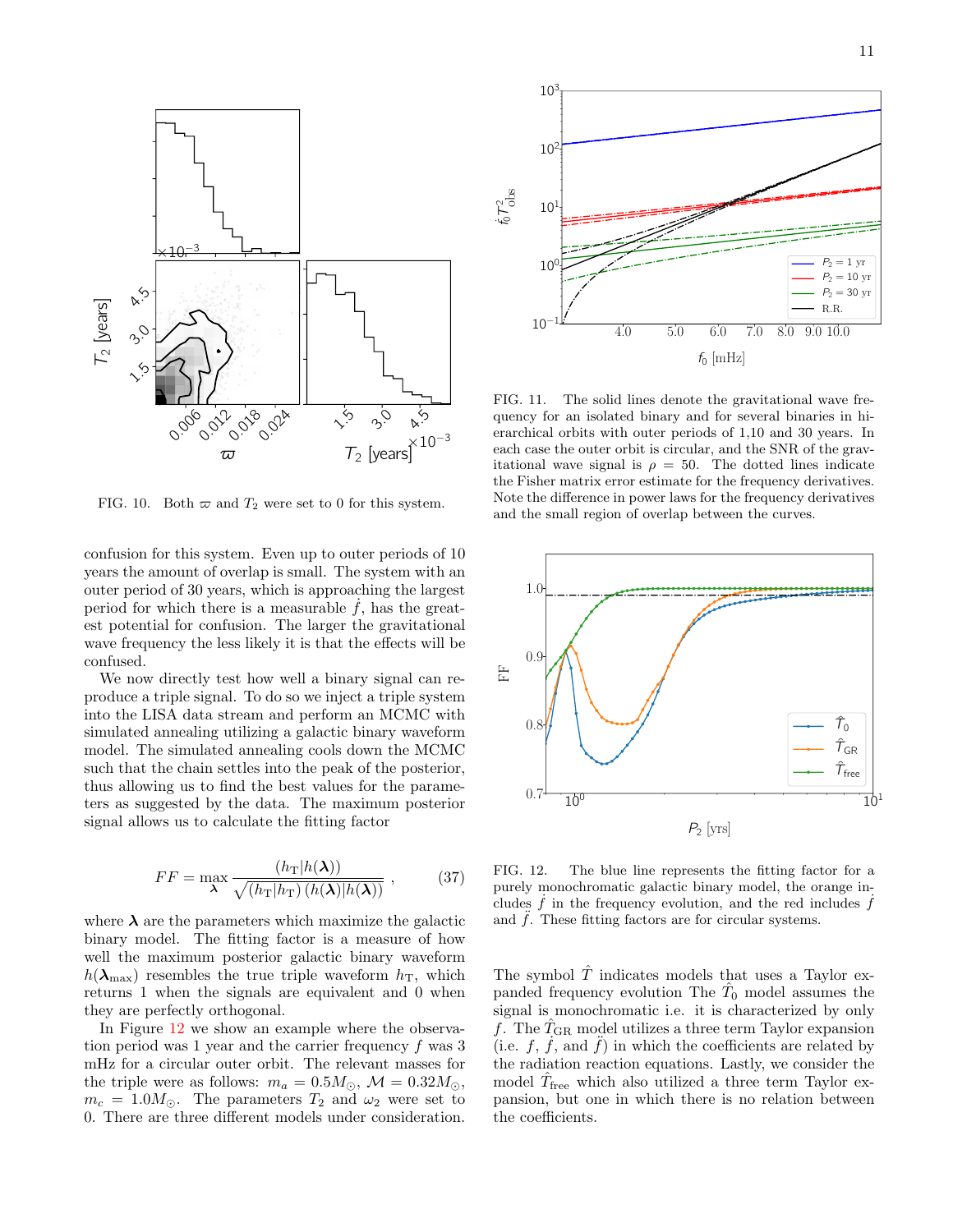The  $\hat{T}_0$  model is able to fit the signal from the hierarchical system for outer orbital periods that exceed  $\sim$  4 times the observation period, while the  $\hat{T}_{GR}$  model does a little better, and is able to fit the signal for outer orbital periods that exceed  $\sim$  3 times the observation period. The  $\hat{T}_{\text{free}}$  mode provides a good fit for outer orbital periods that exceed  $\sim$  1.2 times the observation period. When the the outer period is comparable to, or short than the observation time the Taylor expansion representation of the frequency evolution will begin to fail, and we need to use the full orbital model. Note that in a time-evolving analysis of the LISA data, where the analysis is updated as the data arrives on Earth, the simple Taylor expansion model will initially work well for all systems, but as time goes on it will begin to break down for systems in hierarchical orbits. Long before that happens it will be obvious that these systems are part of a hierarchical system as the frequency derivatives will be far in excess of what we expect from mass transfer or gravitational wave emission (or equivalently, the chirp masses needed to explain the frequency evolution in terms of gravitational wave emission will be much larger than is expected for stellar remnants).



<span id="page-11-1"></span>FIG. 13. These systems have a large eccentricity,  $e_2 = 0.7$ . Fitting factors are larger compared to circular case.

The dash horizontal black line on Figure [12](#page-10-2) denotes a fitting factor of 99%, which is what we expect for a perfectly modeled signal with SNR 20. For a given SNR and model dimension  $D$  (for which the galactic binary models we are considering vary from 7 to 9) the presence of noise will cause the fitting factor to deviate from unity even with a perfect model for the signal. The expectation value for the fitting facto in the presence of noise is  $[60]$ 

$$
FF = 1 - \frac{D - 1}{2\rho^2} \,. \tag{38}
$$

Above the dashed line it may not be possible to distinguish the Taylor expanded models from the full hierarchical model, though it will still be possible measure some parameters of the hierarchical orbit past where the dashed black line and fitting factor lines cross. Figure [11](#page-10-1) allows one to see what outer periods could reproduce  $\dot{f}$ 's which resemble radiation reaction i.e. when the tracks overlap.

In Figure [13](#page-11-1) the eccentricity of the outer orbit is set to 0.7. We see that the same general description holds. The fitting factors for the various Taylor expansion models decrease as  $P_2$  approaches the LISA orbital timescale. The details of the interference's affects on the fitting factor change, and the fitting factors on the left side of the plot are generally a little higher. This is due to the shift of power to higher modes in the side-bands due to the larger eccentricity such that the most visible fundamental mode has less power. There is again no danger here of mis-modeling, as even larger frequency derivatives will be needed to accurately model these signals. Lastly, in figure [14](#page-11-2) we see how a 5 mHz source compares. We see that again the broad picture is intact, but the outer period at which the Taylor expanded models proves an "acceptable" fitting factor grows, leaving even less room for confusion between the models.



<span id="page-11-2"></span>FIG. 14. These systems are circular, but the carrier frequency is 5 mHz making the signal harder to replicate by a binary model.

# <span id="page-11-0"></span>IX. DISCUSSION

Motivated by possibility that many of the galactic binaries observed by LISA may belong to hierarchical systems, we sought to answer three main questions (1) Under what circumstances can we detect the affects on a binary in a triple system (2) How well can we characterize the outer orbit of this system and (3) Understanding the regime of parameter space where we may confuse a triple system with an isolated binary. The frequency evolution incurred by a center-of-mass acceleration of the inner binary due to the presence of a perturbing compan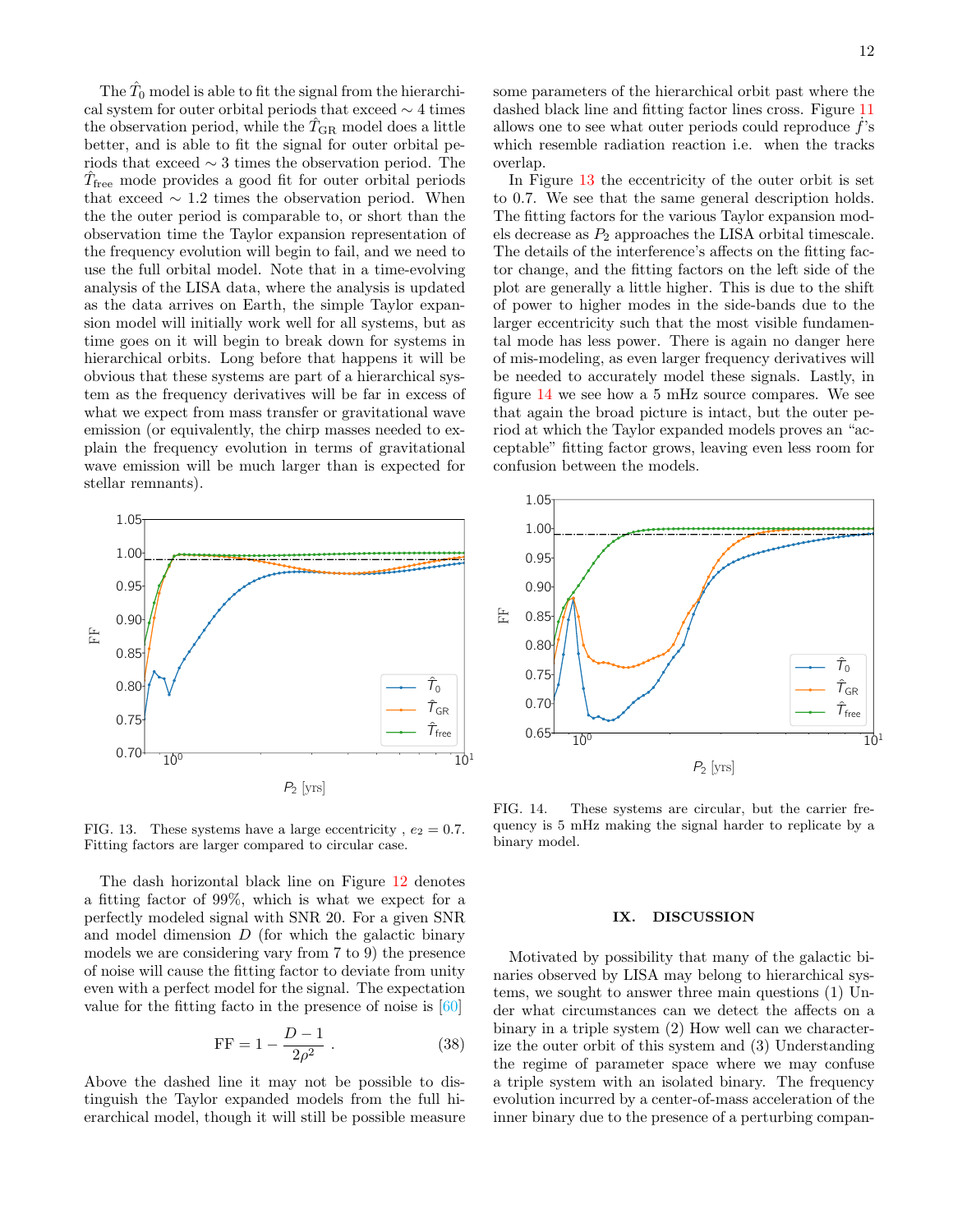ion will be measurable for outer periods as many as 10 times larger than the LISA mission lifetime. The outer orbital period and eccentricity will be measurable for systems whose outer periods are no larger than a few times the LISA mission lifetime. LISA will likely detect many triple systems and characterize their orbits, and in doing so provide unique insights into the role of that hierarchical companions have on binary evolution.

There will only be a small regime of parameter space in which we would expect to confuse the frequency evolution of an isolated binary with that imparted by a hierarchical companion. Analysis of the LISA data will require a global fit, simultaneously considering all detectable sources to account for covariances between the signals. One might be concerned about how the presence of binaries in hierarchical orbits will complicate the analysis, but it is only a mild complication. The simple Taylor expansion model will pick up the signals accurately at first, and once it becomes clear that the systems are undergoing large accelerations due to a distant companion, the signal model can be switch to the full orbital model.

There are many avenues for future research. For sufficiently tight systems, Kozai-Lidov oscillation or finite size effects may be measurable. Amother interesting scenario is that of eclipsing systems. In pulsar timing, an eclipsing system allows one to disentangle the mass and inclination of a binary through the measurement of time delays in the light. For a triple system, the eclipsing companion might induce a measurable Shapiro time-delay type effect into the gravitational wave, allowing us to learn more about the system.

# Appendix A BASIC BINARY FISHER ANALYSIS

In this appendix we generalize the toy model introduced by Seto [\[52\]](#page-14-19) which rather well approximates the errors in parameter estimation that one faces with a galactic binary signal in LISA. We model the signal as  $h = A \cos(2\pi f_{\rm gw} t + \phi)$ , where A is a constant amplitude,  $\phi$  an arbitrary phase shift, and  $f_{gw} = f + \dot{f}t + \frac{1}{2}\ddot{f}t^2$  (Note the difference in  $\frac{1}{2}$  for the definition between our  $\dot{f}$  and Seto's!). In this section we will investigate how the error analysis changes as we include more or less parameters in the model.

Under the assumption that the gravitational wave frequency is mildly chirping (such that the Taylor expansion is valid) you may approximate the noise-weighted inner product in the time domain as

$$
(g|k) = \frac{2}{S_n(f)} \int_0^T g(t)k(t)dt .
$$
 (39)

The Fisher matrix, in the approximation that many cycles are measured, i.e.  $f_{\text{obs}} \gg 1$ , can be approximated as

$$
\Gamma \approx \rho^2 \begin{pmatrix} 1 & 0 & 0 & 0 & 0 \\ 0 & \frac{4}{3}\pi^2 T^2 & \pi^2 T^3 & \frac{2}{5}\pi^2 T^4 & \pi T \\ 0 & \pi^2 T^3 & \frac{4}{5}\pi^2 T^4 & \frac{1}{3}\pi^2 T^5 & \frac{2}{3}\pi T^2 \\ 0 & \frac{2}{5}\pi^2 T^4 & \frac{1}{3}\pi^2 T^5 & \frac{1}{7}\pi^2 T^6 & \frac{1}{4}\pi T^3 \\ 0 & \pi T & \frac{2}{3}\pi T^2 & \frac{1}{4}\pi T^3 & 1 \end{pmatrix}, \qquad (40)
$$

where the matrix is ordered as  $\log A$ ,  $f, \dot{f}, \ddot{f}, \phi$ . Upon inversion we may obtain estimates of the errors in the parameters of interest by inverting the full Fisher matrix (or in versions where the  $\tilde{f}$ , and/or  $\tilde{f}$  dimensions are dropped). When only a monochromatic signal is used the RMS errors are

$$
\Delta f T_{\text{obs}} = \frac{\sqrt{3}}{\pi} \rho^{-1} \approx 0.06 \left( \frac{10}{\rho} \right) \tag{41}
$$

$$
\Delta \phi = 2\rho^{-1} \approx 0.20 \left(\frac{10}{\rho}\right) \ . \tag{42}
$$

Including  $\dot{f}$  inflates the errors to the following

$$
\Delta f T_{\text{obs}} = \frac{4\sqrt{3}}{\pi} \rho^{-1} \approx 0.22 \left(\frac{10}{\rho}\right) \tag{43}
$$

$$
\Delta \dot{f} T_{\text{obs}}^2 = \frac{3\sqrt{5}}{\pi} \rho^{-1} \approx 0.21 \left(\frac{10}{\rho}\right) \tag{44}
$$

$$
\Delta \phi = 3\rho^{-1} \approx 0.30 \left(\frac{10}{\rho}\right) . \tag{45}
$$

Lastly, if one also includes the  $\ddot{f}$  term

$$
\Delta f T_{\text{obs}} = \frac{10\sqrt{3}}{\pi} \rho^{-1} \approx 0.55 \left(\frac{10}{\rho}\right) \tag{46}
$$

$$
\Delta f T_{\text{obs}}^2 = \frac{18\sqrt{5}}{\pi} \rho^{-1} \approx 1.28 \left(\frac{10}{\rho}\right) \tag{47}
$$

$$
\Delta \ddot{f} T_{\text{obs}}^3 = \frac{20\sqrt{7}}{\pi} \rho^{-1} \approx 1.68 \left(\frac{10}{\rho}\right) \tag{48}
$$

$$
\Delta \phi = 4\rho^{-1} \approx 0.40 \left(\frac{10}{\rho}\right) \ . \tag{49}
$$

Now we will consider a numerically calculated Fisher matrix for a galactic binary seen by LISA which includes only f, and  $\dot{f}$  in its frequency evolution. The following matrix is ordered as f,  $\cos \theta$ ,  $\phi$ ,  $\log A$ ,  $\cos \iota_1$ ,  $\psi$ ,  $\phi_0$ , and  $f$ :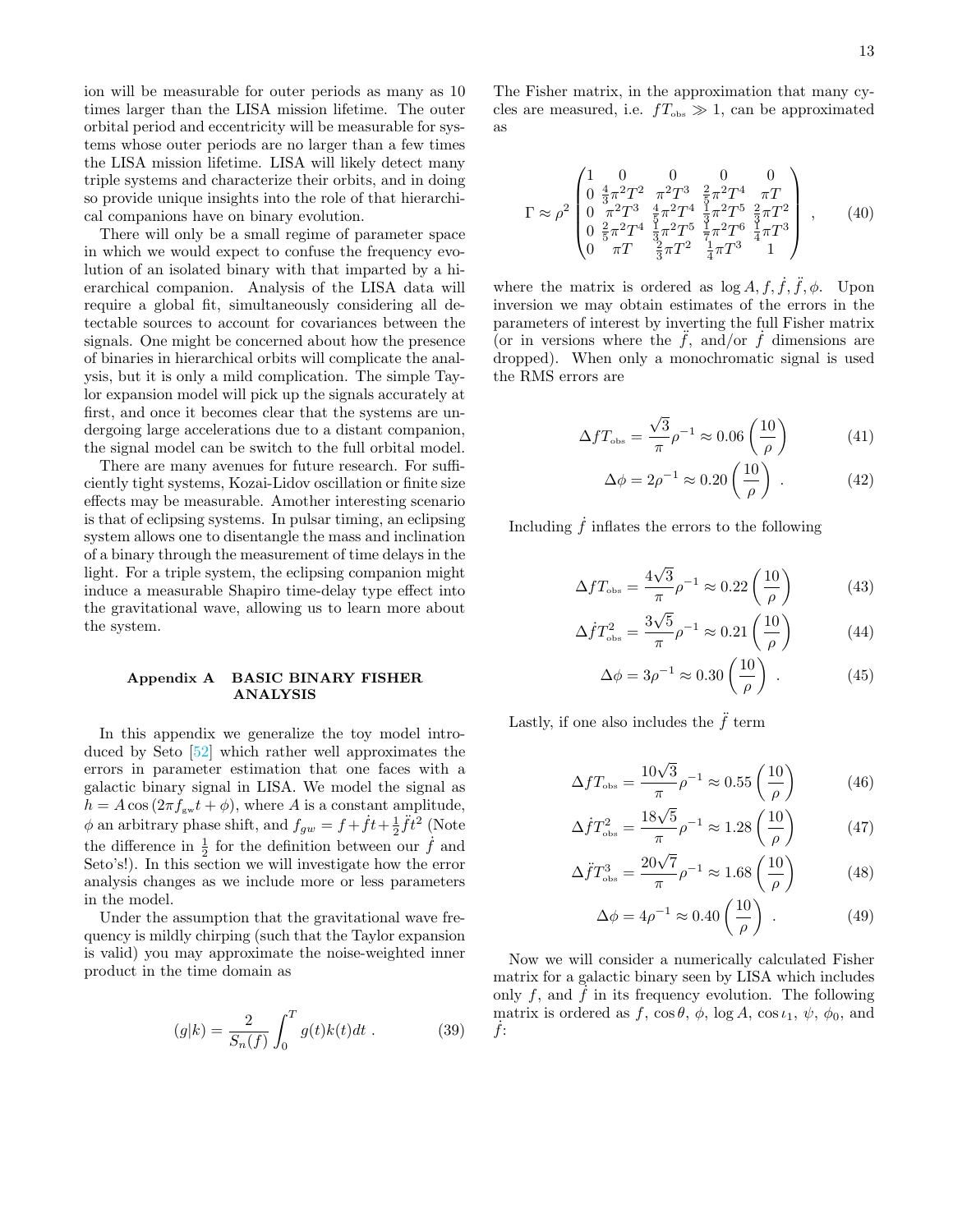.

$$
\Gamma = \left(\begin{array}{cccccc} 5.05\times10^3 & 2.77\times10^2 & -1.77\times10^2 & 9.85\times10^{-4} & 2.08 & 2.49\times10^3 & 1.24\times10^3 & 1.82\times10^3 \\ 2.77\times10^2 & 5.25\times10^2 & -2.01\times10^2 & -3.47 & -3.56 & 2.09\times10^1 & 1.04\times10^1 & 1.26\times10^2 \\ -1.77\times10^2 & -2.01\times10^2 & 3.15\times10^4 & 5.87\times10^{-1} & 1.37\times10^1 & -5.87\times10^1 & -2.88\times10^1 & 5.26\times10^2 \\ 9.85\times10^{-4} & -3.47 & 5.87\times10^{-1} & 4.00\times10^2 & 4.13\times10^2 & -6.67\times10^{-1} & 5.52\times10^{-9} & 1.32\times10^{-3} \\ 2.08 & -3.56 & 1.37\times10^1 & 4.13\times10^2 & 4.27\times10^2 & 1.09 & 5.81e-01 & 1.04 \\ 2.49\times10^3 & 2.09\times10^1 & -5.87\times10^1 & -6.67\times10^{-2} & 1.09 & 1.60\times10^3 & 8.00\times10^2 & 8.04\times10^2 \\ 1.24\times10^3 & 1.04\times10^1 & -2.88\times10^1 & 5.52\times10^{-9} & 5.81\times10^{-1} & 8.00\times10^2 & 4.00\times10^2 & 4.02\times10^2 \\ 1.82\times10^3 & 1.26\times10^2 & 5.26\times10^2 & 1.32\times10^{-3} & 1.04 & 8.04\times10^2 & 4.02\times10^2 & 6.95\times10^2 \\ \end{array}\right) \tag{50}
$$

This system had a carrier frequency of 5 mHz, a chirp mass of  $0.32M_{\odot}$ , and SNR of 20. The resulting Fisher matrix inverted, gives the following error estimates for the frequency

$$
\Delta f T_{\rm obs} = 0.31 \tag{51}
$$

$$
\Delta \dot{f} T_{\rm obs}^2 = 0.61 \ . \tag{52}
$$

These errors are rather robust to choices in the parameters of the model. Comparing these results to the toy model considered above we see that the error in  $f$  is roughly 3 times larger when using the full galactic binary model and about 6 times larger for  $\hat{f}$ . This results from the very strong covariance between  $\phi_0$  and  $\psi$  tied with the covariance of both of these parameters with  $f$ , and  $f$ . If one considers galactic binaries modeled with  $f$ as well one finds that the error in  $\ddot{f}$  is about 4 times as great compared to the toy model estimate. These extra inflations are included in the analysis through the body of this paper in which we consider how tight the outer orbit must be for certain features to be measurable.

#### ACKNOWLEDGMENTS

TR and NJC appreciate the support of the NASA grant NNX16AB98G. ST acknowledges support from the Netherlands Research Council NWO (grant VENI [nr. 639.041.645]). We benefited from useful discussions with Valeria Korol.

- <span id="page-13-0"></span>[1] H. Audley et al. (2017), 1702.00786.
- <span id="page-13-1"></span>[2] N. Cornish and T. Robson, J. Phys. Conf. Ser. 840, 012024 (2017).
- <span id="page-13-2"></span>[3] D. Raghavan, H. A. McAlister, T. J. Henry, D. W. Latham, G. W. Marcy, B. D. Mason, D. R. Gies, R. J. White, and T. A. ten Brummelaar, ApJS 190, 1 (2010), 1007.0414.
- [4] A. Tokovinin, AJ 147, 87 (2014), 1401.6827.
- <span id="page-13-3"></span>[5] K. Fuhrmann, R. Chini, L. Kaderhandt, and Z. Chen, ApJ 836, 139 (2017).
- <span id="page-13-4"></span>[6] A. Tokovinin, S. Thomas, M. Sterzik, and S. Udry, A&A 450, 681 (2006), astro-ph/0601518.
- <span id="page-13-5"></span>[7] T. Pribulla and S. M. Rucinski, AJ 131, 2986 (2006), astro-ph/0601610.
- <span id="page-13-6"></span>[8] T. A. Thompson, ApJ 741, 82 (2011), 1011.4322.
- [9] X. Fang, T. A. Thompson, and C. M. Hirata (2017), 1709.08682.
- [10] S. Toonen, H. B. Perets, and A. S. Hamers, Astron. Astrophys. 610, A22 (2018), 1709.00422.
- <span id="page-13-7"></span>[11] D. Fabrycky and S. Tremaine, ApJ 669, 1298 (2007), 0705.4285.
- <span id="page-13-8"></span>[12] N. Yunes, M. Coleman Miller, and J. Thornburg, Phys. Rev. D83, 044030 (2011), 1010.1721.
- <span id="page-13-9"></span>[13] Y. Meiron, B. Kocsis, and A. Loeb, Astrophys. J. 834, 200 (2017), 1604.02148.
- [14] C. Bonvin, C. Caprini, R. Sturani, and N. Tamanini, Phys. Rev. D95, 044029 (2017), 1609.08093.
- [15] K. Inayoshi, N. Tamanini, C. Caprini, and Z. Haiman, Phys. Rev. D96, 063014 (2017), 1702.06529.
- <span id="page-13-10"></span>[16] L. Randall and Z.-Z. Xianyu (2018), 1805.05335.
- <span id="page-13-11"></span>[17] R. T. Edwards, G. B. Hobbs, and R. N. Manchester, Mon. Not. Roy. Astron. Soc. 372, 1549 (2006), astroph/0607664.
- <span id="page-13-12"></span>[18] A. Tokovinin, AJ **147**, 87 (2014), 1401.6827.
- <span id="page-13-13"></span>[19] H. Sana, J.-B. Le Bouquin, S. Lacour, J.-P. Berger, G. Duvert, L. Gauchet, B. Norris, J. Olofsson, D. Pickel, G. Zins, et al., ApJS 215, 15 (2014), 1409.6304.
- <span id="page-13-14"></span>[20] N. R. Evans, K. G. Carpenter, R. Robinson, F. Kienzle, and A. E. Dekas, AJ 130, 789 (2005), astro-ph/0504169.
- <span id="page-13-15"></span>[21] A. Tokovinin, AJ 147, 86 (2014), 1401.6825.
- <span id="page-13-16"></span>[22] M. L. Lidov, Planet. Space Sci. 9, 719 (1962).
- <span id="page-13-17"></span>[23] Y. Kozai, AJ 67, 591 (1962).
- <span id="page-13-18"></span>[24] S. Naoz, ARA&A 54, 441 (2016), 1601.07175.
- <span id="page-13-19"></span>[25] S. Toonen, A. Hamers, and S. Portegies Zwart, Computational Astrophysics and Cosmology 3, 6 (2016), 1612.06172.
- <span id="page-13-20"></span>[26] T. A. Thompson, ApJ 741, 82 (2011), 1011.4322.
- [27] H. B. Perets and K. M. Kratter, ApJ 760, 99 (2012), 1203.2914.
- <span id="page-13-21"></span>[28] A. S. Hamers, O. R. Pols, J. S. W. Claeys, and G. Nelemans, MNRAS 430, 2262 (2013), 1301.1469.